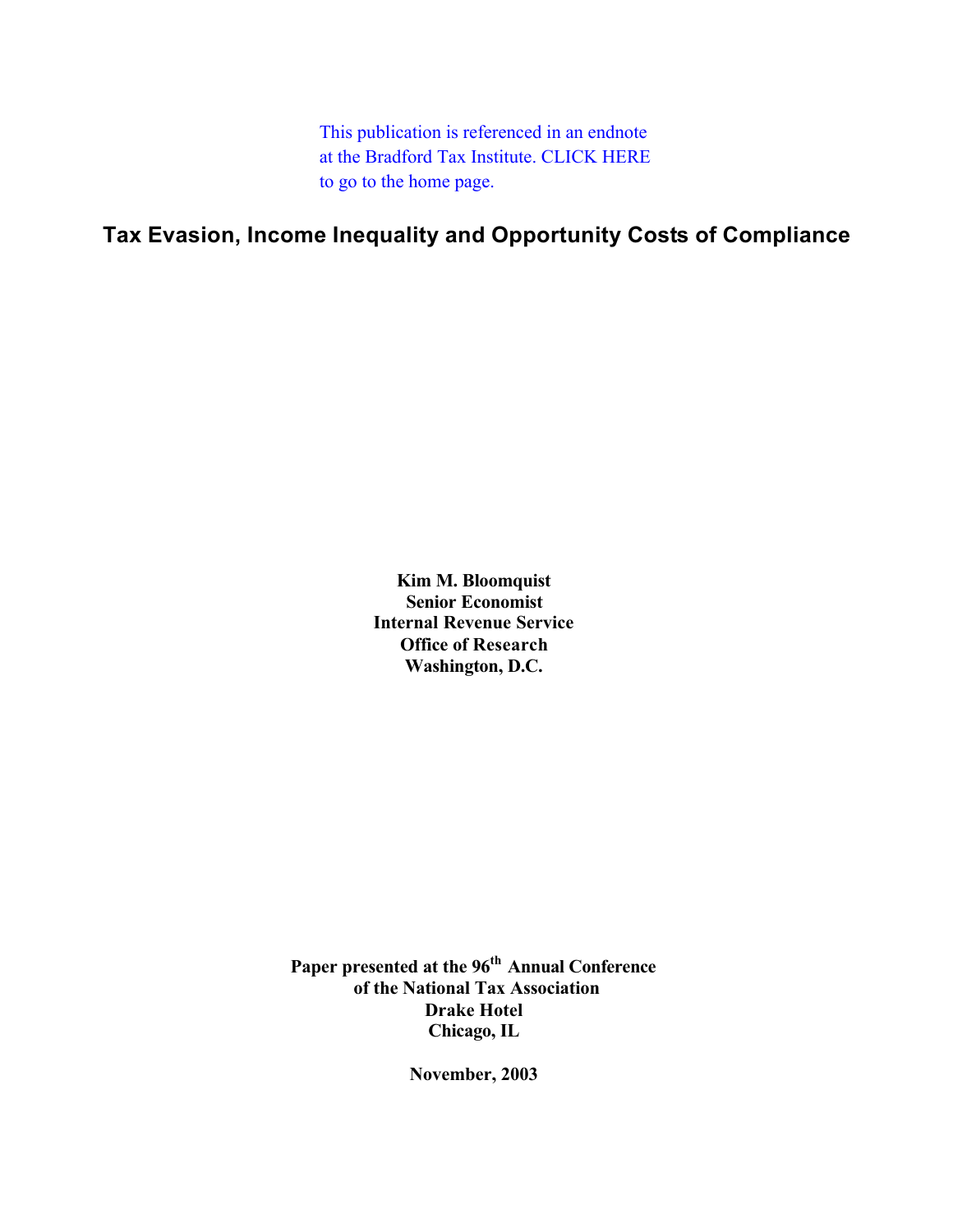**Abstract** – This paper argues that widening income inequality contributes to the propensity to evade by both reducing the probability of detection and increasing compliance opportunity costs. Lower detection probability occurs as rising inequality gradually alters the composition of income from being employment-based (i.e., matchable) to investment-based (i.e., non-matchable). Greater economic polarization also increases the financial strain on many former middle-class taxpayers, thus raising their opportunity cost of compliance. In addition, the compliance opportunity costs for wealthy taxpayers also could increase if they perceive a growing exchange inequity between their tax burdens and public sector benefits. This paper tests the hypothesis that rising income inequality contributes to tax evasion in the United States. Empirical analysis for the period 1947-2000 finds a positive correlation between the underreporting rate for wage and salary income and the top decile wage share. This finding suggests that enforcement policies aimed at reducing income tax evasion may lose some effectiveness in an environment of increasing inequality.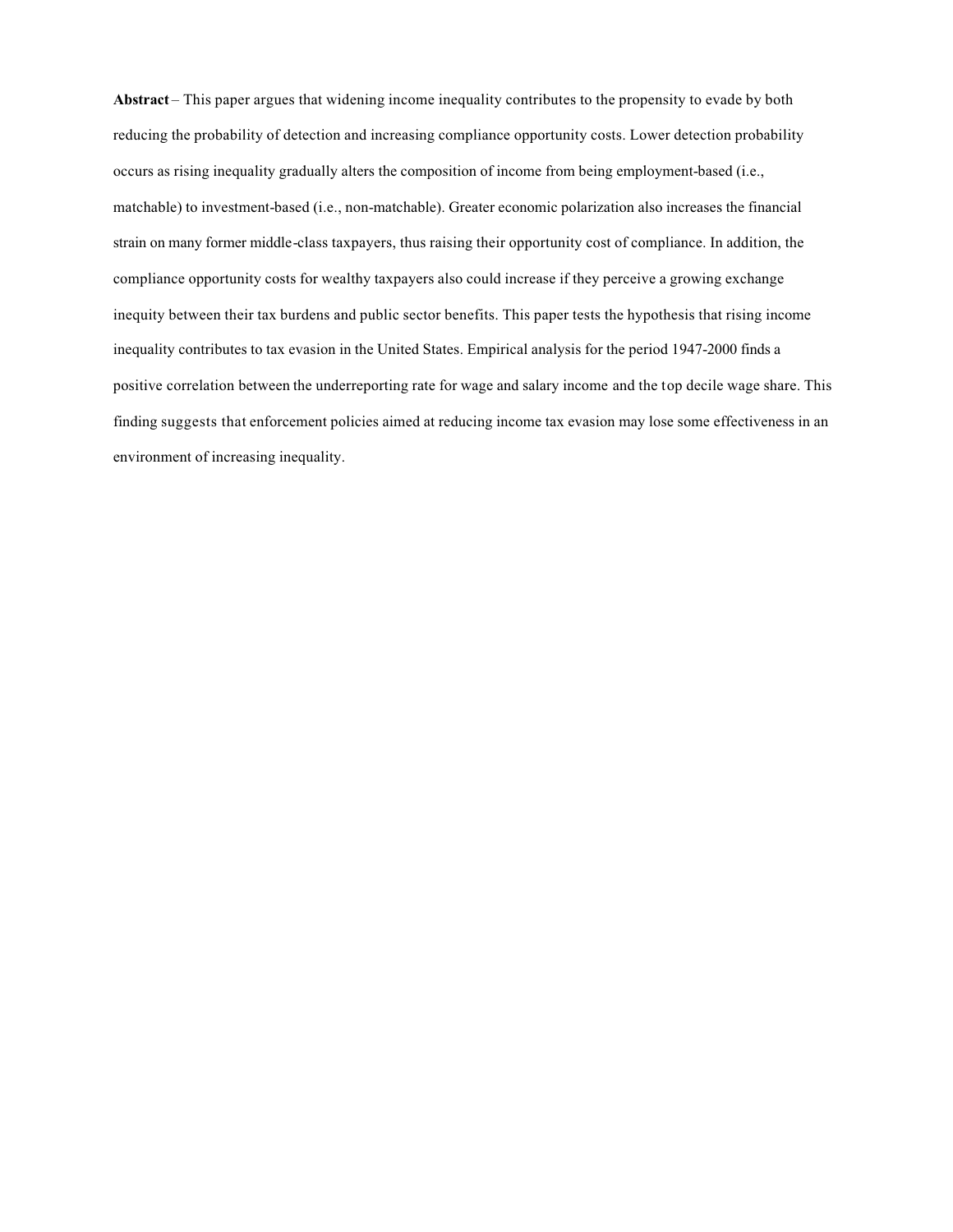# **Tax Evasion, Income Inequality and Opportunity Costs of Compliance**

### **INTRODUCTION**

If asked to identify a single indicator that best described the overall condition of the U.S. economy in recent decades, a measure of income inequality would likely be among the top candidates. A recent study by Piketty and Saez (2001) finds that between 1970 and 2000 the share of income (not including capital gains) reported by the top decile of U.S. income tax filers grew from 31.5 percent to 43.9 percent. Similarly, the share of total wages going to the top decile rose from 25.7 percent to 36.0 percent. In fact, as Figure 1 below shows, the level of wage inequality has surpassed pre-World War II era levels.



Source: Piketty and Saez (2001), updated data from http://www.nber.org/data-appendix/w8467.

It is surprising; therefore, that such a significant alteration of the economic landscape has largely escaped the attention of economists who study the causes of tax evasion. A collection of papers in Slemrod, ed. (1996) and a paper by Slemrod and Bakija (1999) examined how tax law changes in the 1980s may have contributed to the growing income gap. However, as Figure 1 shows, the upturn in wage inequality preceded by nearly a decade much of the major tax legislation passed during the Reagan Administration. Bishop, Chow, Formby and Ho (1994) investigated the effects of evasion and tax noncompliance<sup>1</sup> on the distribution of U.S. income and taxes. Their

 $1$  Following Bishop, Chow, Formby and Ho (1994), this paper uses the terms evasion and noncompliance interchangeably. While taxpayer noncompliance may be intentional or unintentional and, in some cases, may actually result in overpayment of taxes; on balance, most noncompliance represents underreporting of income leading to underpayment of taxes.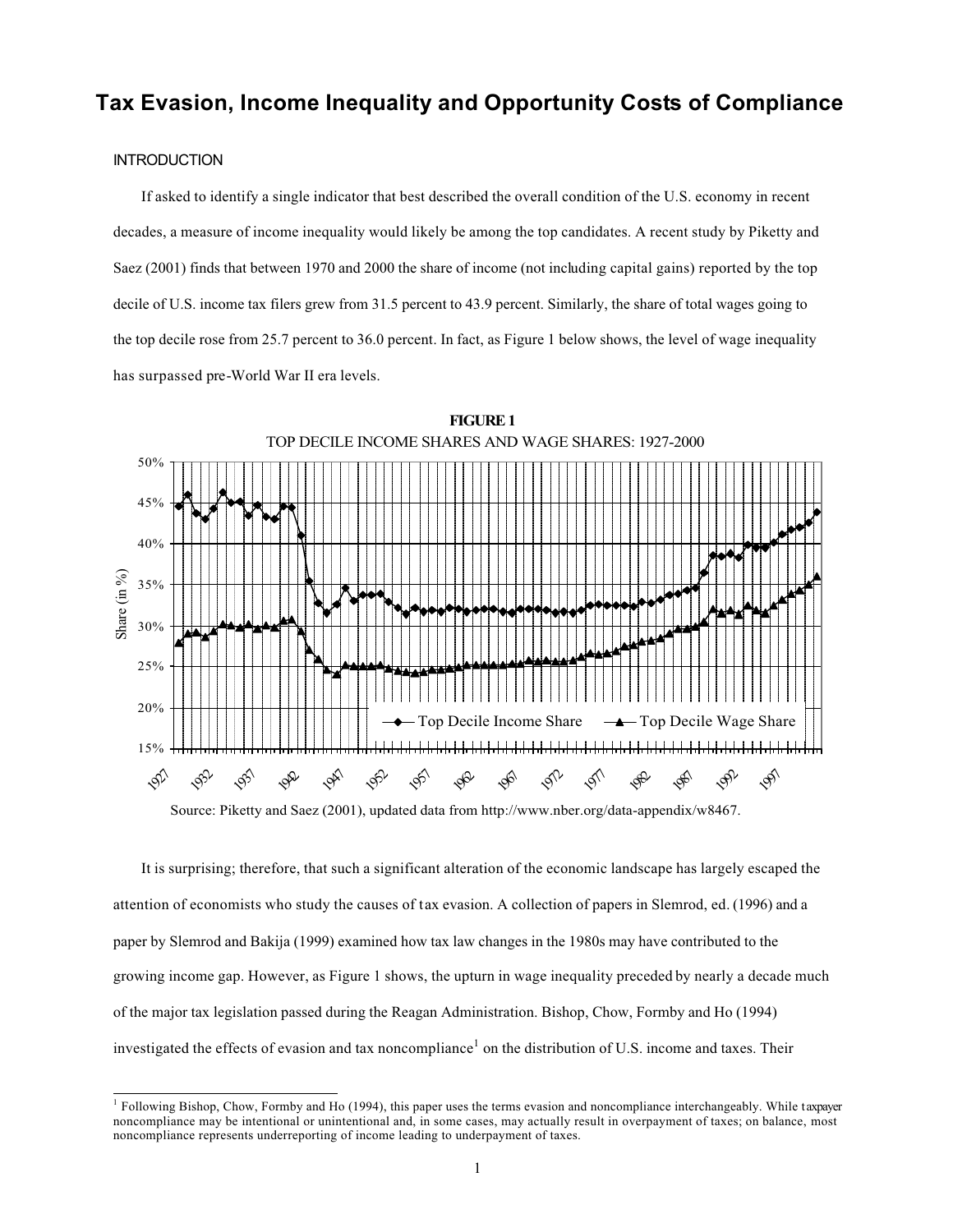analysis, using Taxpayer Compliance Measurement Program (TCMP) data for 1979, 1982 and 1985, found no evidence that noncompliance had a statistically significant influence on tax progressivity. The question of reverse causality; that is, how and to what extent widening pre-tax inequality may be contributing to the growth of tax noncompliance, has been addressed only recently by Bloomquist (2003a).

Bloomquist (2003a) sees income inequality as a nexus between the two main competing views on income tax evasion: expected utility (EU) theory and behavior theory. The economists' EU model of individual tax evasion (Allingham and Sandmo, 1972; Yitzaki, 1974) implies, ceteris paribus, a positive relationship between the opportunity to underreport income and the act of doing so. Roth, Scholz, and Witte (1989, pg. 137) suggest middleincome taxpayers have fewer opportunities to evade since the Internal Revenue Service (IRS) is able to match most of their income using information documents (e.g., Form W-2 for wage and salary income). This view is supported by Cox (1984) who observed a nonlinear relationship (inverted U-shape) between compliance rate and income using 1979 random audit data for U.S. taxpayers. This same phenomenon also has appeared in other TCMP studies (Fratanduono, 1986).

Table 1 provides further evidence that middle-income taxpayers have the highest percentage of matchable income and, therefore, have fewer opportunities to avoid detection. Table 1 displays the percentage of income subject to information reporting by adjusted gross income (AGI) category for Tax Year (TY) 2000. Overall, about 80 percent of reported AGI is potentially matchable using data from information returns. Middle-income taxpayers, those reporting AGI between \$50,000 and \$100,000, have the highest percentage of matchable income (91.8 percent). This percentage declines precipitously as AGI increases. For taxpayers reporting AGI between \$100,000 and \$200,000, the potential "coverage" rate drops to 84.7 percent and to only 54.1 percent for taxpayers reporting AGI over \$200,000. The low coverage rate among the wealthiest taxpayers is due to this group's predominant share of investment income from capital gains, partnerships, and S-corporations.

An alternative perspective on tax evasion comes from the fields of psychology, criminal sociology and other behavior sciences. In contrast to standard EU theory which assumes individuals ' preference not to pay taxes, behaviorists have attempted to identify situational conditions that induce some taxpayers to evade; perhaps even if a high probability of detection exists. A main insight of this body of research posits taxpayer *stress* as an evasion determinant (Elffers, 1991; Lewis, 1982; Wärneryd and Walerud, 1982). According to Elffers (1991), the two primary categories of taxpayer stress are financial strain and a growing dissatisfaction with the tax system.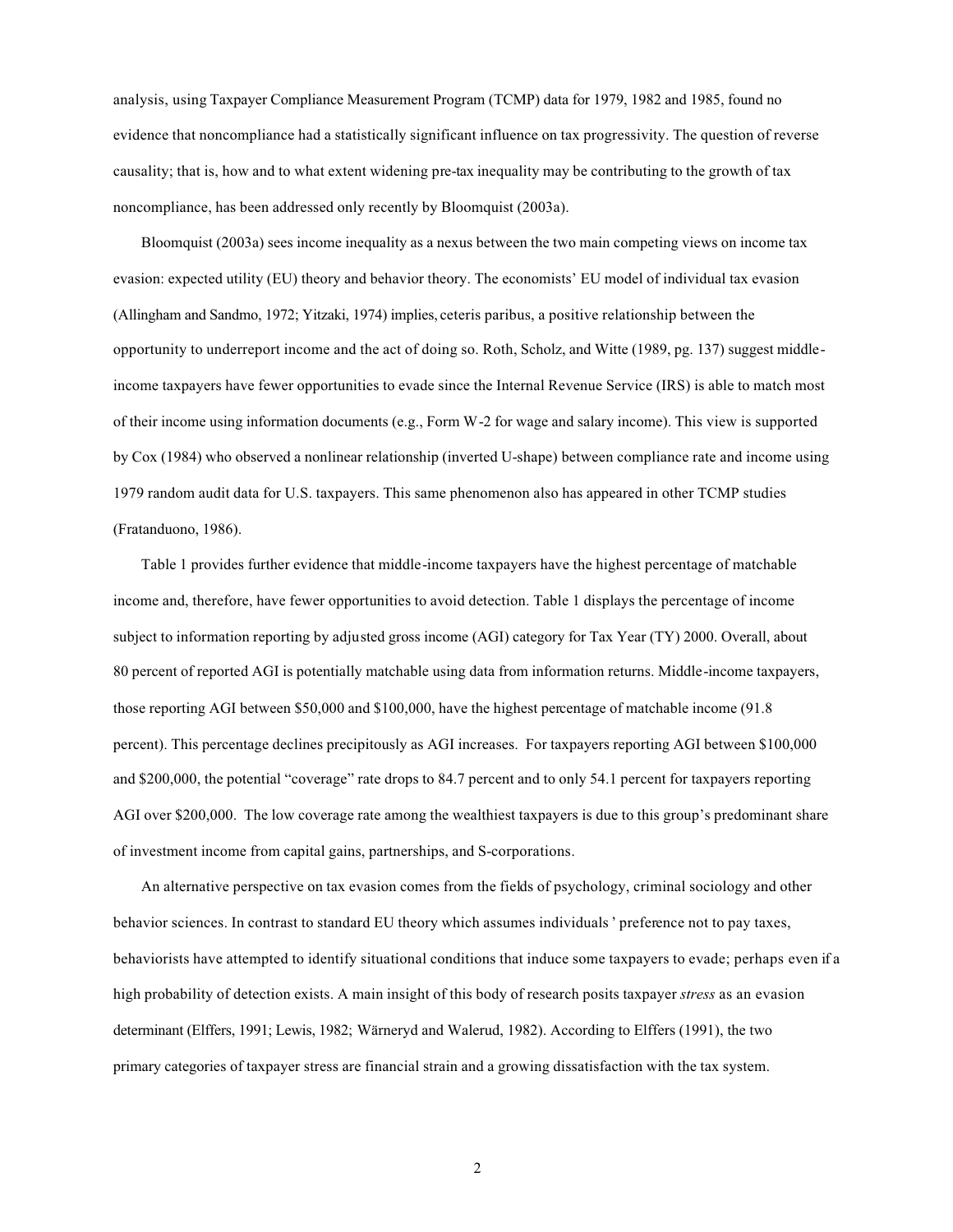|                                             | (in Thousands of Dollars) | Under           | \$50,000 to     | \$100,000 to    | \$200,000       |
|---------------------------------------------|---------------------------|-----------------|-----------------|-----------------|-----------------|
| Category                                    | $\Gamma$ otal             | $\$50.000$      | under \$100.000 | under \$200.000 | or more         |
| Number of returns                           | 129,373,503               | 92,844,990      | 25,673,487      | 8,083,447       | 2,771,579       |
| Share of returns                            | 100.0%                    | 71.8%           | 19.8%           | $6.2\%$         | 2.1%            |
| Income Types That Are Matchable             |                           |                 |                 |                 |                 |
| Salaries and wages                          | \$4,456,167,436           | \$1,514,257,995 | \$1,411,967,125 | \$769,635,607   | \$760,306,709   |
| Taxable interest                            | \$199,321,668             | \$60,487,940    | \$43,299,912    | \$29,828,456    | \$65,705,360    |
| Dividends                                   | \$146,987,679             | \$27,255,346    | \$27,140,172    | \$26,866,194    | \$65,725,967    |
| State income tax refunds                    | \$18,309,835              | \$3,238,864     | \$5,775,709     | \$3,422,724     | \$5,872,538     |
| Capital gains distributions                 | \$15,802,819              | \$6,251,729     | \$4,823,521     | \$3,534,268     | \$1,193,301     |
| Taxable IRA distributions                   | \$98,966,628              | \$27,614,976    | \$31,201,565    | \$23,972,086    | \$16,178,001    |
| Taxable pensions and annuities              | \$325,827,700             | \$142,318,759   | \$109,585,417   | \$51,914,489    | \$22,009,035    |
| Rents and royalties                         | \$83,534,529              | \$24,437,239    | \$19,478,866    | \$15,636,341    | \$23,982,083    |
| Unemployment compensation                   | \$16,913,306              | \$12,204,865    | \$3,700,671     | \$869,193       | \$138,577       |
| Taxable Social Security benefits            | \$89,964,020              | \$21,365,588    | \$44,430,182    | \$16,763,164    | \$7,405,086     |
| Gambling earnings                           | \$16,762,039              | \$3,021,472     | \$3,029,717     | \$2,984,700     | \$7,726,150     |
| Income Types That Are Not Matchable         |                           |                 |                 |                 |                 |
| Schedule C                                  | \$275,330,87              | \$98,152,285    | \$60,187,817    | \$51,657,045    | \$65,333,724    |
| Alimony received                            | \$6,178,184               | \$2,697,768     | \$2,211,451     | \$466,151       | \$802.814       |
| Taxable net capital gains and losses        | \$642,224,339             | \$43,328,950    | \$48,940,773    | \$66,463,852    | \$483,490,764   |
| Sales of property other than capital assets | \$15,809,150              | \$6,064,989     | \$2,351,21      | \$1,994,882     | \$5,398,068     |
| Partnership and S-Corp net income           | \$357,936,129             | \$45,557,672    | \$24,461,188    | \$40,461,648    | \$247,455,621   |
| Estate & trust net income                   | \$13,227,879              | \$1,566,039     | \$1,373,695     | \$1,619,191     | \$8,668,954     |
| Farm net income                             | \$25,575,353              | \$13,072,653    | \$6,436,020     | \$2,962,155     | \$3,104,525     |
| Other income                                | \$34,368,250              | \$8,544,001     | \$5,292,145     | \$5,130,592     | \$15,401,512    |
| Total amount of matchable income            | \$5,468,557,659           | \$1,842,454,773 | \$1,704,432,857 | \$945,427,222   | \$976,242,807   |
| Total amount of non-matchable income        | \$1,370,650,155           | \$218,984,357   | \$151,254,300   | \$170,755,516   | \$829,655,982   |
| Total Income                                | \$6,839,207,814           | \$2,061,439,130 | \$1,855,687,157 | \$1,116,182,738 | \$1,805,898,789 |
| Percent of income that is matchable         | $80.0\%$                  | $89.4\%$        | $91.8\%$        | $84.7\%$        | $54.1\%$        |

TABLE 1  **TABLE 1**

Source: Calculated by author using data from Table 1 of Campbell and Parisi (2002). Source: Calculated by author using data from Table 1 of Campbell and Parisi (2002).

\* Net Income Plus Deficit Basis with losses added to income. This concept reflects the total amount that IRS must verify. \* Net Income Plus Deficit Basis with losses added to income. This concept reflects the total amount that IRS must verify.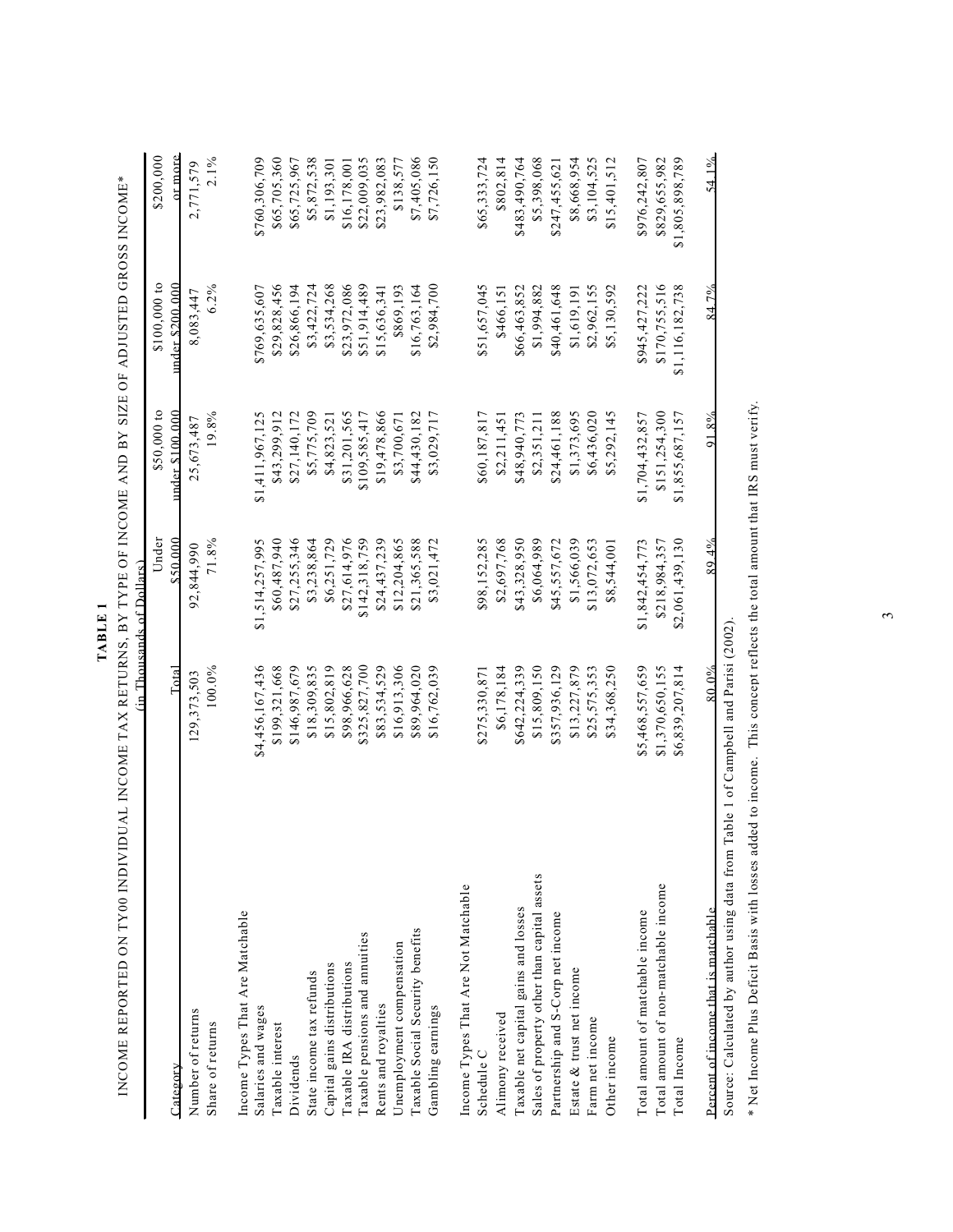Financial strain refers to a deterioration of economic status. Taxpayers may be tempted to evade if their household expenses exceed income. In a survey study of criminal behavior, Carroll (1989) notes that "the lack of money often motivates the search for an opportunity to commit a crime."

Taxpayer dissatisfaction may arise from several sources: the perception of unfair treatment, the complexity and burden of the tax system, and the perception that the value of public goods and services received is less than taxes paid (exchange inequity). Several studies have noted an apparent inverse relationship between exchange inequity and support for taxation (Citrin, 1979; Alm, Bahl, and Murray, 1990; Scholz and Lubell, 1998). Lewis's (1979) survey results indicating that wealthier people "have a greater antipathy towards taxation" suggest taxpayer dissatisfaction increases as the gap widens between taxes levied and the value of public goods received. Perhaps the quintessential example of this attitude is Leona Helmsley's proclamation that "only the little people pay taxes."

Thus, both EU and behavior theorists might view inequality as an evasion determinant; however, each group would see a different mechanism at work. On the one hand, behaviorists see the increased level of financial and social stress associated with widening inequality as a motive for some individuals to begin or increase evasion. On the other hand EU theorists, typically economists, observing a positive correlation between evasion activity and inequality, might attribute the cause to falling transaction visibility. However, regardless of interpretation, more inequality equates to mo re evasion.

Using time-series data for the period 1947-99, Bloomquist (2003a) found a statistically significant correlation between income inequality and U.S. wage and salary underreporting in an extended EU modeling framework. This paper updates these findings through the year 2000 and substitutes the top decile share of wage income from Piketty and Saez (2001) for the inequality measure − U.S. Census Bureau Gini Coefficients − used in the earlier study. A potential problem with the Census Bureau's Gini Coefficients in times series studies is the lack of comparability since 1993 due to a change in data collection procedures. Although Bloomquist (2003a) adjusted the Gini Coefficients to account for this issue, there remains some uncertainty about the amount of adjustment required (Ryscavage, 1995). Another issue relates to the use of Gini Coefficients based on income from sources other than wages and salaries in a model to explain wage and salary underreporting. It is unclear whether a change in inequality due to a change in net business income, for example, should necessarily influence the reporting of wages and salaries.

4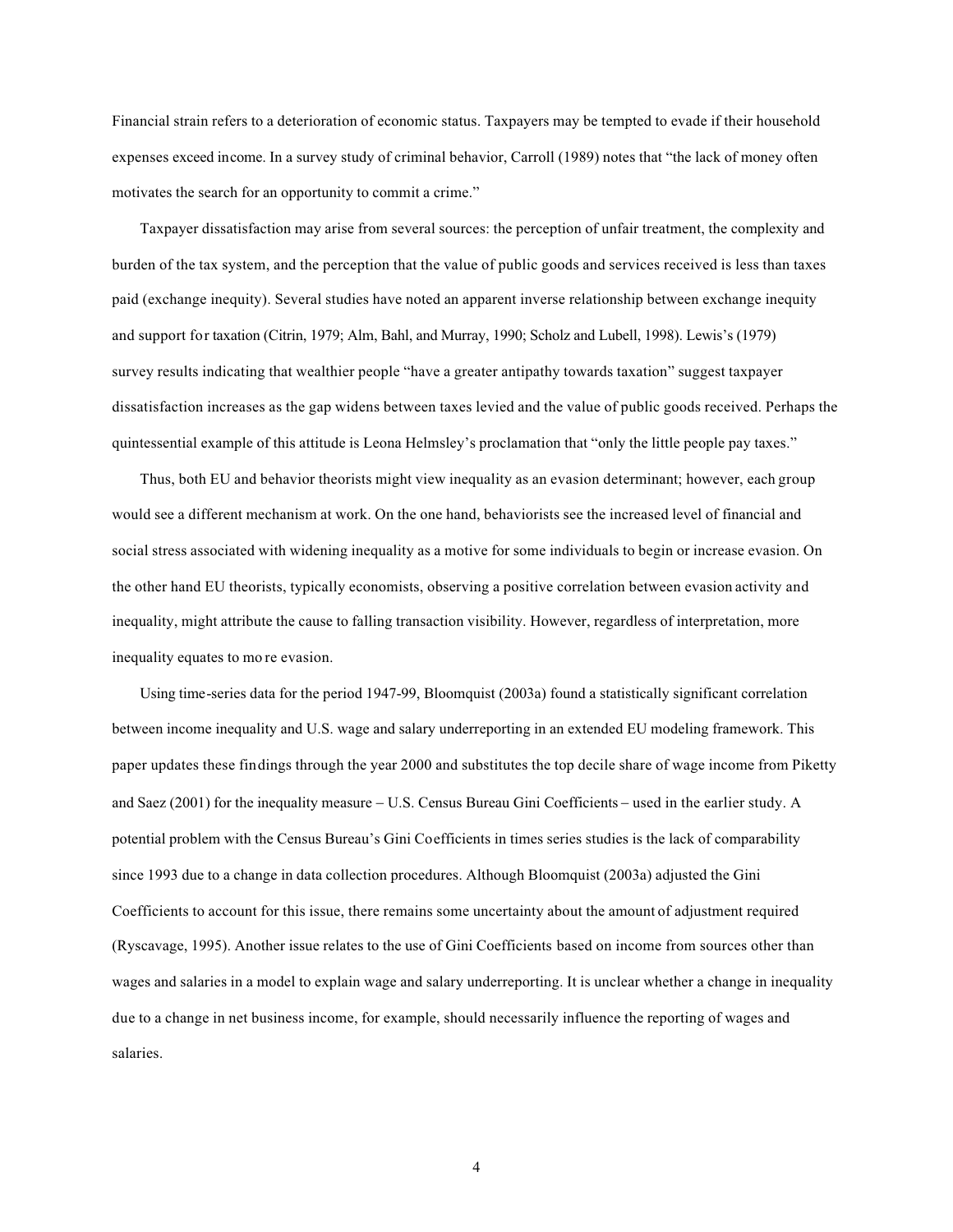The remainder of the paper is organized as follows. The next section provides further rationale for including income inequality as a determinant of tax noncompliance. Section three describes the data and analytical approach used to explain changes in wage and salary underreporting from 1947-2000. Section four presents the estimation results. The fifth and final section summarizes the study's main findings and draws some implications for tax administrators.

#### THE RELATIONSHIP BETWEEN INCOME INEQUALITY AND REPORTING NONCOMPLIANCE

This section presents some additional evidence for treating income inequality as a determinant of reporting noncompliance. Specifically, it is argued that widening inequality: 1) reduces transaction visibility as non-wage sources of income gradually comprise a larger share of total income and 2) increases compliance opportunity costs by exposing greater numbers of taxpayers to financial strain and exchange inequity.

# *Inequality and Transaction Visibility*<sup>2</sup>

One of the few generally accepted facts in the literature on tax compliance economics is the existence of a positive relationship between transactions visibility and reporting compliance. Over the years, various government and academic studies have affirmed this relationship (Klepper and Nagin, 1989; Long and Swingden, 1990; Andreoni, Erard, and Feinstein, 1998). Random taxpayer audits have consistently shown higher compliance rates among income items subject to third-party information reporting and withholding (i.e., matchable) versus nonmatchable sources of income (Christian, 1994). In the 1988 TCMP study, the average weighted net misreporting percentage of reported income was 1.8 percent for matchable income and 22.6 percent for nonmatchable income (Internal Revenue Service, 1996).3

Table 2 shows the trend in matchable and nonmatchable sources of income between 1980 and 2000. In 1980, 91.3 percent of total reported taxp ayer income was matchable. By 2000, this percentage had fallen nearly ten percentage points to 81.6 percent. The principal factor responsible for this trend was the faster than average growth in the nonmatchable income components of taxable net capital gains and partnership and small business corporation (SBC) net income.

Holding constant the 1988 TCMP misreporting rates for matchable and nonmatchable income, it is estimated that between 1980 and 2000 overall income underreporting rose from 3.6 percent to 5.6 percent of reported income

 $2$  The following material draws heavily from Bloomquist (2003b).

<sup>&</sup>lt;sup>3</sup> The estimate for nonmatchable income excludes Informal Supplier Income. Estimates reflect weighting based on share of reported AGI.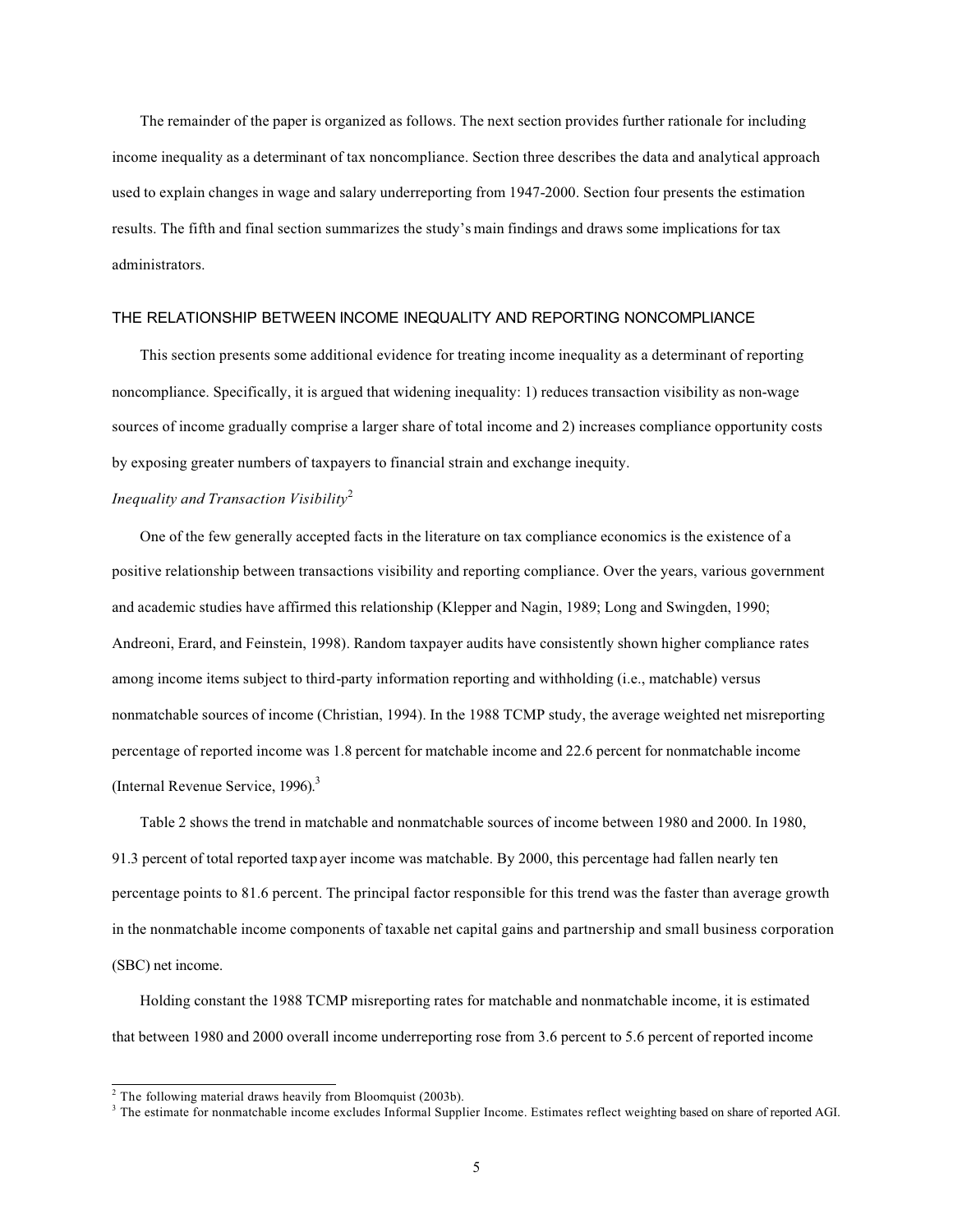due solely to the increase in the percentage of nonmatchable income (last row of Table 2). This increase in noncompliance, if it occurred, would not be the result of a change in taxpayer behavior but simply results from taxpayers enjoying greater success at evasion due to reduced transactions visibility.

What has caused the share of nonmatchable income to increase during the last two decades? Clearly, the stock market bubble of the late 1990s contributed significantly to the explosive growth in the value of financial assets. Between 1995 and 2000, the share of taxpayer reported AGI from net capital gains jumped from four percent to 9½ percent. However, even before 1995 the share of matchable income had already experienced a steady decline dropping more than four percentage points between 1980 and 1995 (Table 2). Much of the erosion in share of matchable income during this period was due to the growth in small business income that rose from 5.7 percent to 8.1 percent of reported AGI.

| AND ESTIMATED UNDERREI URTING RATE, 1700-2000<br>(\$Billions) |           |           |           |           |           |  |  |  |  |
|---------------------------------------------------------------|-----------|-----------|-----------|-----------|-----------|--|--|--|--|
| Income Component                                              | 1980      | 1985      | 1990      | 1995      | 2000      |  |  |  |  |
| Total                                                         | \$1,705.4 | \$2,542.8 | \$3,590.6 | \$4,404.0 | \$6,628.1 |  |  |  |  |
| Matchable                                                     | \$1.557.5 | \$2.308.6 | \$3.156.5 | \$3.829.8 | \$5,408.4 |  |  |  |  |
| Wage Income                                                   | \$1,349.8 | \$1,928.2 | \$2,599.4 | \$3,201.5 | \$4,456.2 |  |  |  |  |
| Interest Income                                               | \$102.0   | \$182.1   | \$227.1   | \$154.8   | \$199.3   |  |  |  |  |
| Dividends                                                     | \$38.8    | \$55.0    | \$80.2    | \$94.6    | \$147.0   |  |  |  |  |
| State Tax Refunds                                             | \$3.6     | \$8.6     | \$10.2    | \$12.2    | \$18.3    |  |  |  |  |
| Taxable IRAs, Pensions & Annuities                            | \$43.3    | \$95.1    | \$176.9   | \$258.4   | \$424.8   |  |  |  |  |
| Unemployment Compensation                                     | \$2.1     | \$6.4     | \$15.5    | \$19.3    | \$16.9    |  |  |  |  |
| Rents & Royalties (Net Income)*                               | \$17.9    | \$23.6    | \$32.5    | \$43.3    | \$55.9    |  |  |  |  |
| Taxable Social Security Benefits                              | $\#N/A$   | \$9.6     | \$14.7    | \$45.7    | \$90.0    |  |  |  |  |
| Not Matchable                                                 | \$147.9   | \$234.2   | \$434.1   | \$574.2   | \$1,219.7 |  |  |  |  |
| Alimony Income*                                               | \$1.4     | \$2.9     | \$3.9     | \$4.3     | \$6.2\$   |  |  |  |  |
| Taxable Net Capital Gains*                                    | \$32.7    | \$66.0    | \$122.7   | \$176.5   | \$628.5   |  |  |  |  |
| Other Income                                                  | \$6.8     | \$11.5    | \$22.4    | \$27.0    | \$46.7    |  |  |  |  |
| Nonfarm Proprietor Net Income                                 | \$67.0    | \$98.8    | \$161.7   | \$191.8   | \$244.6   |  |  |  |  |
| Farm Net Income                                               | \$9.9     | \$6.5     | \$11.4    | \$8.2     | \$8.3     |  |  |  |  |
| Partnership & SBC Net Income*                                 | \$30.1    | \$48.5    | \$112.0   | \$166.4   | \$285.4   |  |  |  |  |
| Percentage Matchable                                          | 91.3%     | 90.8%     | 87.9%     | 87.0%     | 81.6%     |  |  |  |  |
| Estimated Underreporting Rate                                 | 3.58%     | $3.69\%$  | 4.29%     | 4.49%     | $5.60\%$  |  |  |  |  |

GROWTH OF MATCHABLE AND NONMATCHABLE COMPONENTS OF TAXPAYER INCOME AND ESTIMATED UNDERREPORTING RATE: 1980-2000

**TABLE 2**

Source: Tax year 2000 data from Campbell and Parisi (2002); prior tax year data from SOI Publication 1304, various issues. Figures shown here for TY2000 differ from Table 1 which adds losses to gains and includes several other smaller income categories.

Note: Estimated underreporting rate assumes 1.8% misreporting of matchable and 22.6% misreporting of unmatchable income.

\*Contains both matchable and non matchable income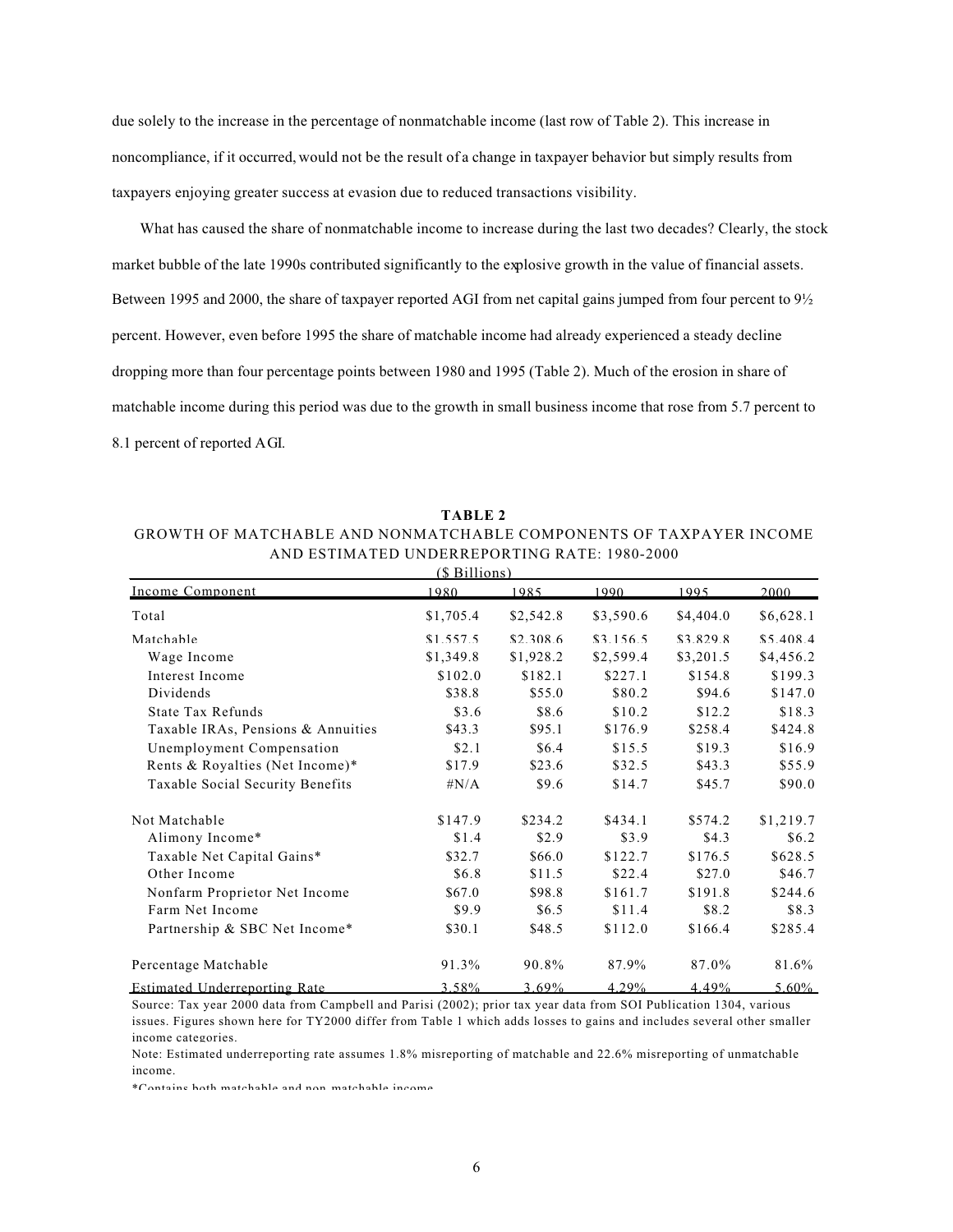The secular trend of increasing nonmatchable income appears to be related to widening income inequality. According to the IRS' Statistics of Income (SOI), the share of AGI (including capital gains) of the top five percent of taxpayers with highest reported incomes rose from 24.1 percent in 1986 to 35.3 percent in 2000.<sup>4</sup> However, as the distribution of income has shifted to the wealthiest top five percent of households in recent years, this group's share of nonmatchable income has increased even faster.

Table 3 shows that between 1980 and 2000 the average annual rate of growth (AAR) for nonmatchable income was 9.2 percent (inflation-adjusted dollars) for the top five percent of taxpayers with the highest reported AGI versus 4.2 percent for the bottom 95 percent of taxpayers. Moreover, while the share of nonmatchable income grew for both groups, the top five percent of taxpayers saw their nonmatchable income grow from 19.1 percent of total AGI in 1980 to 37.9 percent in 2000, nearly doubling in two decades. The increasing share of nonmatchable income that has accompanied the trend of widening inequality may have brought about a surge in evasion activity. However, there is no hard evidence to confirm that this, in fact, has occurred.

# **TABLE 3**

# GROWTH IN MATCHABLE AND NONMATCHABLE INCOME FOR TOP FIVE PERCENT AND BOTTOM 95 PERCENT OF TAXPAYERS: TAX YEARS 1980, 1990 AND 2000

| (Billion \$2000)      |           |           |           |         |  |  |  |  |
|-----------------------|-----------|-----------|-----------|---------|--|--|--|--|
| Taxpayer AGI Category | 1980      | 1990      | 2000      | AAR     |  |  |  |  |
| All Taxpayers         |           |           |           |         |  |  |  |  |
| Total AGI             | \$3,564.0 | \$4,730.7 | \$6,628.1 | $3.2\%$ |  |  |  |  |
| Matchable AGI         | \$3,254.9 | \$4,158.8 | \$5,408.4 | $2.6\%$ |  |  |  |  |
| Nonmatchable AGI      | \$309.1   | \$571.9   | \$1,219.7 | $7.1\%$ |  |  |  |  |
| % Nonmatchable AGI    | $8.7\%$   | $12.1\%$  | 18.4%     |         |  |  |  |  |
| Top 5% Taxpayers      |           |           |           |         |  |  |  |  |
| Total AGI             | \$761.3   | \$1,305.8 | \$2,239.9 | $5.5\%$ |  |  |  |  |
| Matchable AGI         | \$616.1   | \$961.7   | \$1,391.7 | $4.2\%$ |  |  |  |  |
| Nonmatchable AGI      | \$145.2   | \$344.0   | \$848.2   | $9.2\%$ |  |  |  |  |
| % Nonmatchable AGI    | 19.1%     | 26.3%     | 37.9%     |         |  |  |  |  |
| Bottom 95% Taxpayers  |           |           |           |         |  |  |  |  |
| Total AGI             | \$2,802.6 | \$3,424.9 | \$4,388.2 | $2.3\%$ |  |  |  |  |
| Matchable AGI         | \$2,638.7 | \$3,197.0 | \$4,016.7 | $2.1\%$ |  |  |  |  |
| Nonmatchable AGI      | \$163.9   | \$227.9   | \$371.5   | $4.2\%$ |  |  |  |  |
| % Nonmatchable AGI    | 5.8%      | $6.7\%$   | $8.5\%$   |         |  |  |  |  |

Source: SOI Publication 1304 for 1980 and 1990; Campbell and Parisi, 2002. CPI-U deflator used to adjust for inflation.

<sup>4</sup> Internal Revenue Service, Statistics of Income Division, Unpublished Statistics, September 2002.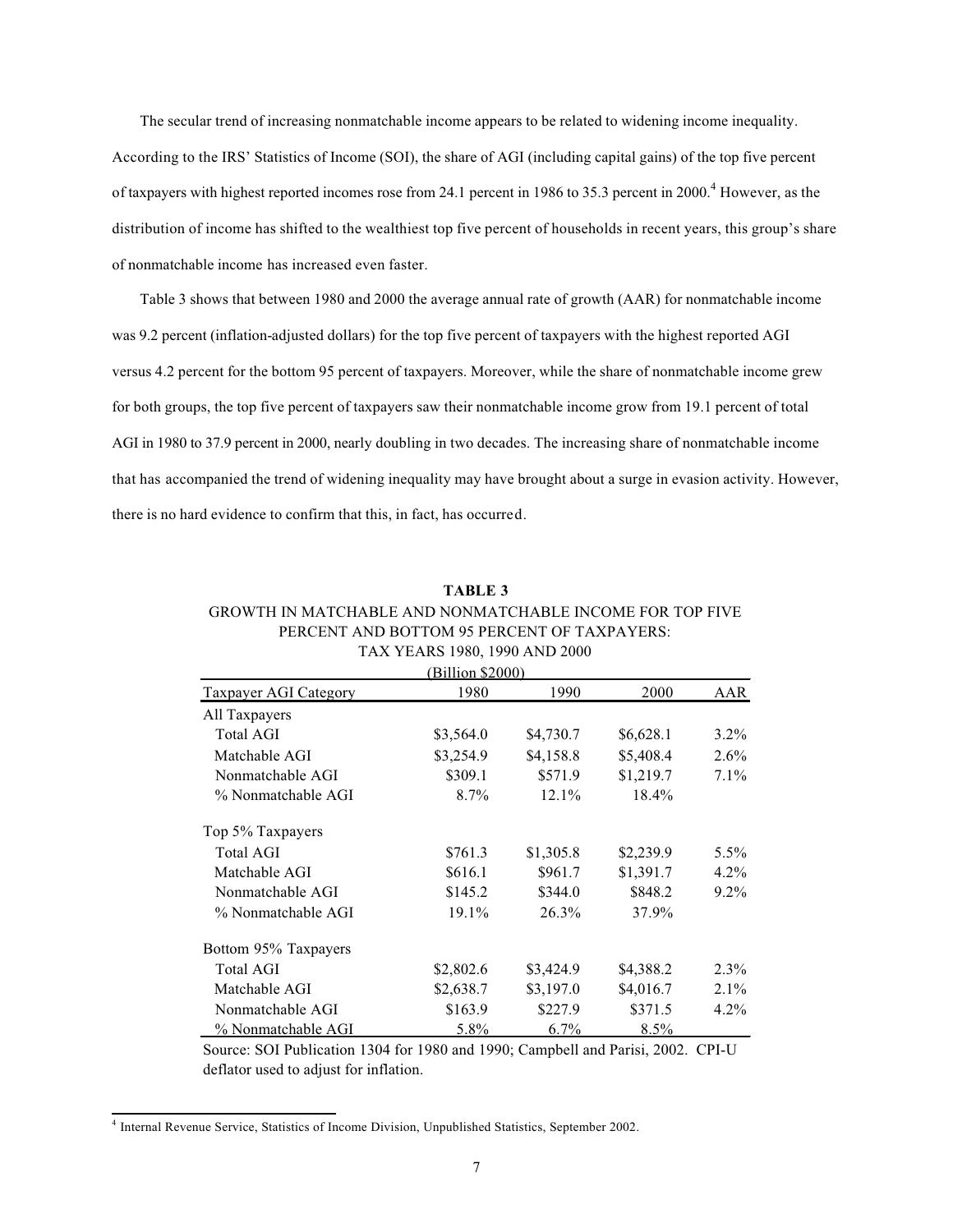#### *Inequality and Compliance Opportunity Costs*

In a study of criminal behavior Carroll (1989) found, perhaps unsurprisingly, that an overriding factor in the decision to commit a crime is the lack of money. Both Fajnzylber, Lederman, and Loayza (2002) and Ehrlich (1973) found a positive correlation between crime rates and income inequality and attribute the growing incidence of crime to a lack of economic opportunity. Witte and Woodbury (1985) report higher tax compliance in areas with low unemployment rates and poverty. In a study of tax return data for small corporations, Rice (1992) found firms whose profit margins fell below their industry median exhibited higher rates of noncompliance than firms with above average profits. What this research suggests is some individuals with limited resources have a higher propensity to evade due to their vulnerability to financial strain. Their need for money in the present outweighs the expected future costs of detection and punishment. In other words, such individuals have a high discount rate that favors present over future consumption.

However, financial strain is not the only factor that may affect compliance opportunity costs. The perception of an ever-increasing gap in the reciprocal relationship between taxpayer and government (exchange inequity) has been cited by Citrin (1979) as a cause of revolt among high-income taxpayers (the so-called "Revolt of the Haves"). Scholz and Lubell (1998) observed that wealthy taxpayers who benefited from the Tax Reform Act (TRA) of 1986 exhibited an improved attitude toward compliance and the opposite response from those whose tax obligations increased under TRA 1986. These empirical findings support other theoretical work (Falkinger, 1988; Pommerehne, Hart, and Frey, 1994) that also link evasion activity to taxpayers' cost-benefit assessment of public sector goods and services. However, unlike some individuals who might be motivated by a specific "need" for money that would otherwise be allocated to taxes, taxpayers reacting to perceived exchange inequity are simply concluding that the opportunity cost associated with full compliance outweighs the possibility of detection and fines at some future date.

Modifying the standard EU model of evasion to take into account compliance opportunity costs, the expected income from evasion  $(Y_E)$  is defined as

 $[1]$   $Y_E = y(1-\tau) + z\tau - pz(\tau + \Phi)(1+r)^{-n}$ 

Where  $p$  is the probability of detection (usually equated with the "audit" rate),  $t$  is the marginal tax rate,  $y$  is annual total taxable income, *z* is the amount of income underreported and F is the penalty per dollar evaded. If successful at avoiding detection, the taxpayer enjoys *zt* more income than if fully compliant. If audited with probability *p*, the taxpayer remits the tax deficiency  $(zt)$  plus an additional amount,  $zF$ , which represents the penalty for

8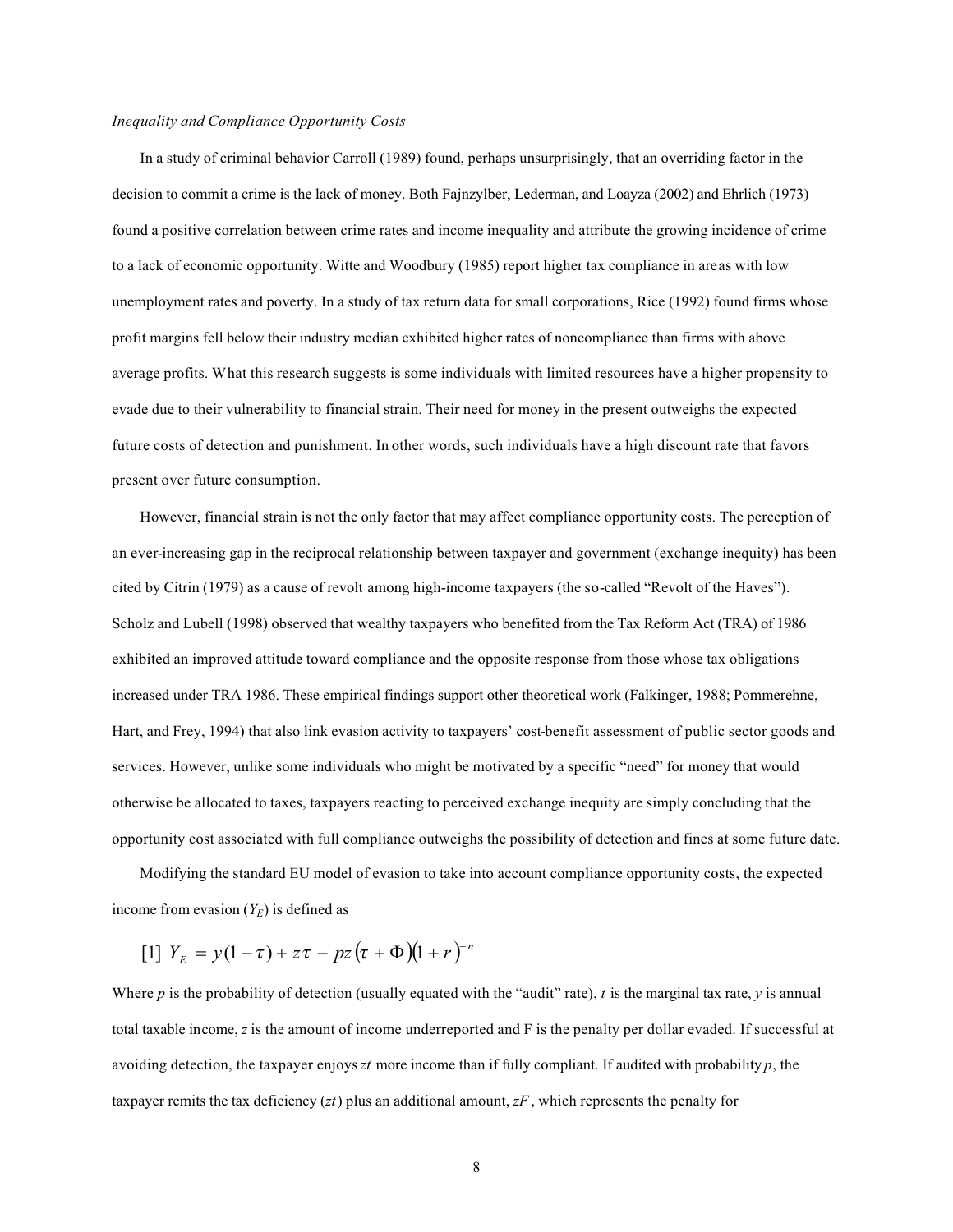noncompliance. The term  $pz(\tau + \Phi)(1+r)^{-n}$  is the present value of the additional taxes and penalties imposed upon detection *n* time periods in the future. The present value of these future costs is determined using the discount rate *r* which varies positively with the taxpayer's opportunity cost of compliance.

Taxpayers will elect to underreport income if the expected income from evasion exceeds income under full compliance. In mathematical terms,

$$
[2] y(1-\tau) + z\tau - pz(\tau + \Phi)(1+r)^{-n} > y(1-\tau)
$$

Simplifying, we obtain the following expression

$$
[3] z\tau - pz(\tau + \Phi)(1+r)^{-n} > 0
$$

Expression 3 implies that a rational individual will evade if the net present value of the additional income from evasion is greater than zero. This mo del predicts that even with 100 percent probability of detection, individuals with sufficiently high discount rates (and/or a long detection lag time) would be willing to accept reduced income in the future for more income in the present. This result is consistent with a two period dynamic model described in Andreoni (1992).

It is difficult to subject expression 3 to an empirical test due to our inability to directly observe *r*, the individual's discount rate.<sup>5</sup> However, data are available that allow us to determine if the hypothesized positive relationship between compliance opportunity costs and underreporting behavior has empirical support. Table 4 displays selected characteristics of U.S. tax filers who received Form W-2 wage and salary income in TYs 1998, 1999 and 2000. Column 1 of Table 4 is the wage category determined by summing wage and salary earnings reported by employers to IRS on Form(s) W-2. Column 2 is the number of filers with Form W-2 income. Columns 3 and 4 are the number and percentage of filers whose reported amount of wage and salary income on their income tax return (Form 1040) was less than the summed amount on all Form(s) W-2 for the same tax year. Column 5 is the total amount of wage and salary income reported on Form(s) W-2 and column 6 is the amount underreported.<sup>6</sup> Column 7 is the gross underreporting percentage (i.e., column 6 divided by column 5) and column 7 is the average number of W-2 forms per filer in each wage category.

<sup>&</sup>lt;sup>5</sup> To the author's knowledge, there is also no known data concerning changes in *n*, the time between an act of evasion and its detection. <sup>6</sup> This is the amount of wage and salary income underreported prior to enforcement actions by the IRS, such as Automated Underreporter (AUR) document matching program.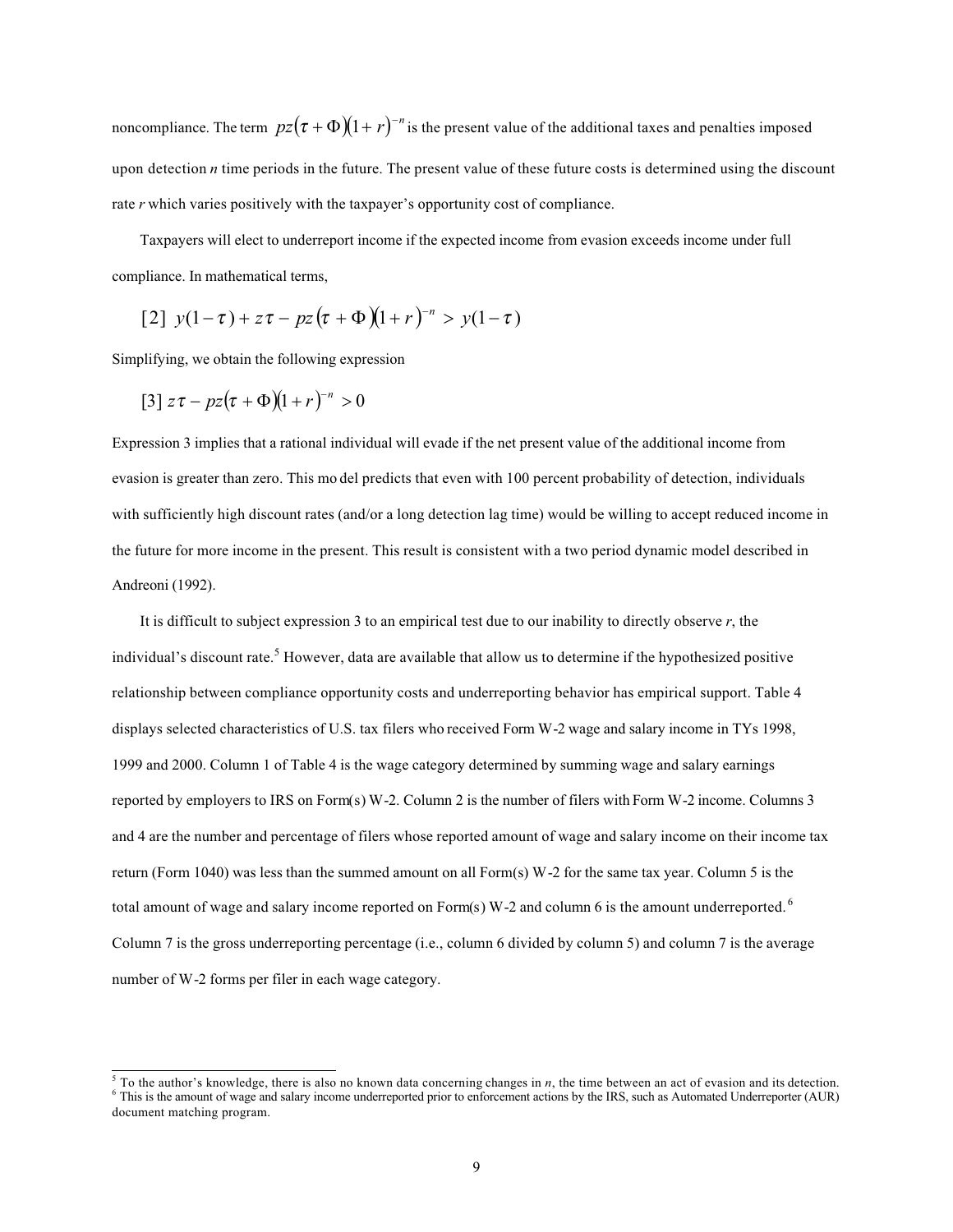|                           |             | Underreporter |         |               |               |                |             |
|---------------------------|-------------|---------------|---------|---------------|---------------|----------------|-------------|
|                           |             |               |         | Total W-2     | Underreported | Gross          | Average No. |
| Wage                      | Filers With |               |         | Income        | W-2 Income    | Underreporting | Forms W-2   |
| Category                  | W-2 Income  | Count         | Percent | (\$Millions)  | (\$Millions)  | Percentage     | per Filer   |
| Tax Year 1998             |             |               |         |               |               |                |             |
| $\leq 10K^{\dagger}$      | 25.403.983  | 2.732.682     | 10.8%   | \$116.147.3   | \$2.510.2     | 2.2%           | 1.02        |
| $$10-20K$                 | 19.461.379  | 1.847.643     | 9.5%    | \$289.469.1   | \$3.748.8     | 1.3%           | 1.08        |
| $$20-$30K$                | 15.528.803  | 1.008.498     | 6.5%    | \$384,625.2   | \$3,008.0     | 0.8%           | 1.15        |
| $$30-50K^{\ddagger}$$     | 19.321.606  | 887.079       | 4.6%    | \$754.980.9   | \$4.357.7     | 0.6%           | 1.36        |
| \$50-75K                  | 12,335,159  | 478,883       | 3.9%    | \$751,272.2   | \$5,144.3     | 0.7%           | 1.62        |
| \$75-100K                 | 5,185,528   | 208,470       | 4.0%    | \$442,970.5   | \$3,972.2     | 0.9%           | 1.72        |
| $> $100K^*$               | 4,890,148   | 325,535       | 6.7%    | \$936,449.0   | \$14,025.6    | 1.5%           | 1.63        |
| Total                     | 102,126,605 | 7,488,789     | 7.3%    | \$3,675,914.3 | \$36,766.8    | 1.0%           | 1.24        |
| Tax Year 1999             |             |               |         |               |               |                |             |
| $10K$ <sup>+</sup>        | 25,496,143  | 3,035,859     | 11.9%   | \$118,124.7   | \$2,993.6     | 2.5%           | 1.02        |
| $$10-20K$                 | 19,417,410  | 2,022,455     | 10.4%   | \$289,416.5   | \$4,218.2     | 1.5%           | 1.07        |
| $$20-$30K$                | 15,872,367  | 1,073,184     | 6.8%    | \$393,080.5   | \$3,184.3     | 0.8%           | 1.13        |
| $$30-50K^2$               | 20,595,274  | 926,542       | 4.5%    | \$804,956.7   | \$5,233.1     | 0.7%           | 1.30        |
| \$50-75K                  | 13,402,872  | 555,670       | 4.1%    | \$818,765.9   | \$5,736.4     | 0.7%           | 1.60        |
| \$75-100K                 | 5,812,667   | 270,283       | 4.6%    | \$498,118.0   | \$5,839.4     | 1.2%           | 1.72        |
| $>\!\!\$100K$             | 5,621,837   | 278,843       | 5.0%    | \$1,058,187.0 | \$18,315.2    | 1.7%           | 1.64        |
| Total                     | 106,218,571 | 8,162,836     | 7.7%    | \$3,980,649.2 | \$45,520.2    | 1.1%           | 1.24        |
| Tax Year 2000             |             |               |         |               |               |                |             |
| $<$ \$10 $K$ <sup>†</sup> | 24,918,770  | 2,994,285     | 12.0%   | \$116,132.8   | \$3,234.2     | 2.8%           | 1.02        |
| $$10-20K$                 | 19,070,828  | 2,085,346     | 10.9%   | \$283,689.6   | \$4,638.0     | 1.6%           | 1.06        |
| $$20-$30K$                | 16,320,238  | 1,202,025     | 7.4%    | \$403,811.0   | \$4,189.9     | 1.0%           | 1.11        |
| $$30-50K^{\ddagger}$      | 21,002,457  | 1,169,242     | 5.6%    | \$817,826.0   | \$6,794.4     | 0.8%           | 1.27        |
| \$50-75K                  | 13,412,162  | 487,295       | 3.6%    | \$818,362.2   | \$4,404.7     | 0.5%           | 1.56        |
| \$75-100K                 | 6,445,118   | 244,367       | 3.8%    | \$551,165.0   | \$3,294.5     | 0.6%           | 1.70        |
| $>\!\!\$100K$             | 6,587,918   | 295,725       | 4.5%    | \$1,331,691.0 | \$11,445.6    | 0.9%           | 1.64        |
| Total                     | 107,757,489 | 8,478,285     | 7.9%    | \$4,322,677.6 | \$38,001.2    | 0.9%           | 1.24        |

| TABLE 4                                                                                        |
|------------------------------------------------------------------------------------------------|
| REPORTING CHARACTERISTICS OF U.S. TAX FILERS WITH FORM W-2 WAGE AND SALARY INCOME: TY1998-2000 |

Source: Compliance Research Information System (CRIS)

† Indicates both Underreporter Percentage and Underreporting Percentage are significant at the 95% confidence level.

‡ Indicates Underreporter Percentage is significant at the 95% confidence level.

\* Indicates Underreporting Percentage is significant at the 95% confidence level.

The data in Table 4 show that filers with less than \$30,000 in Form W-2 wage and salary income underreport with greater "frequency" and as a larger percentage of income. In all three years, filers with less than \$30,000 in wages exhibited higher levels of underreporting noncompliance versus those with more than \$50,000 in wage income. Filers with \$30,000 to \$50,000 in W-2 income appear to be a borderline category whose members underreport with greater frequency but not more so as a fraction of total income than those with higher incomes.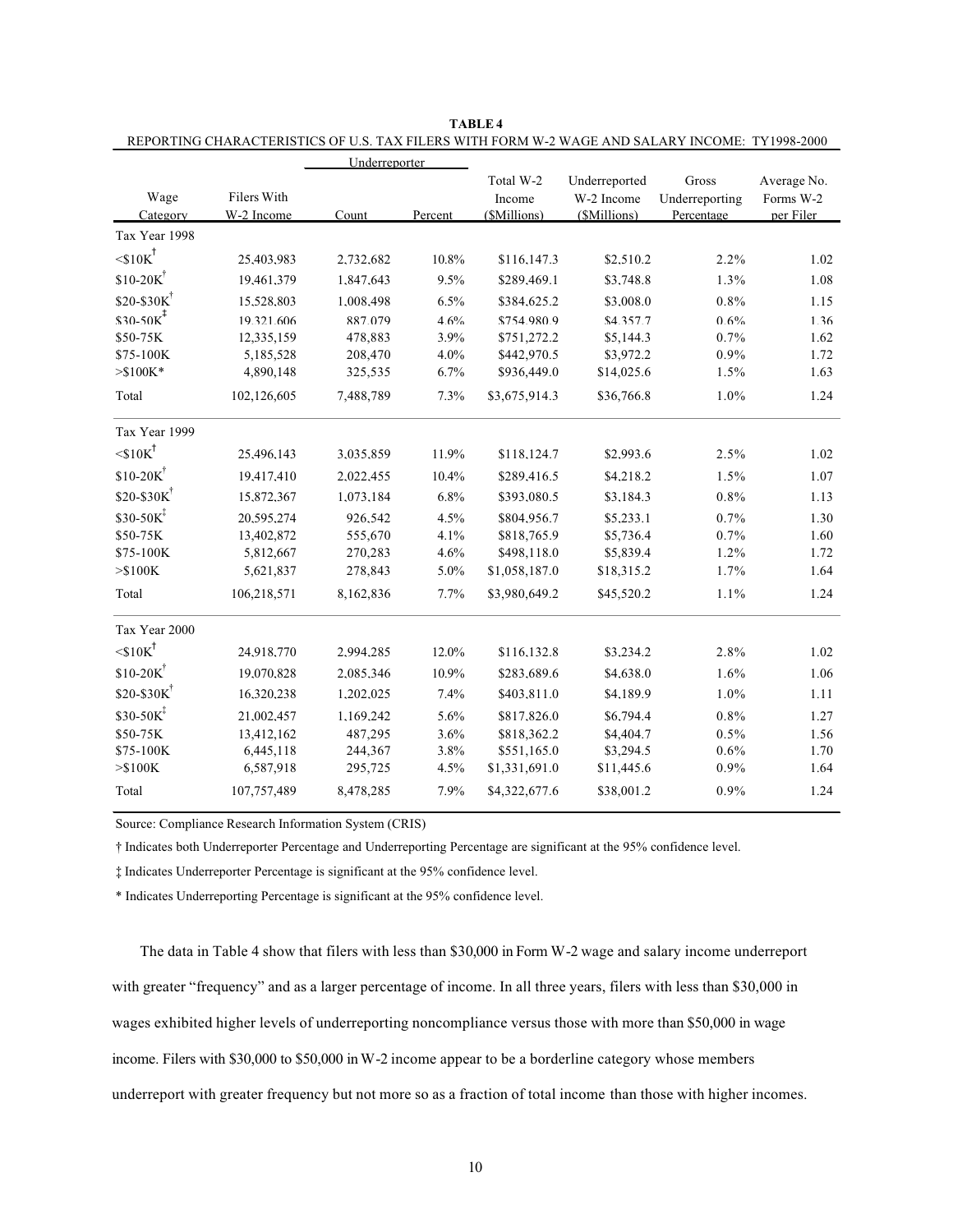Only in 1998, do filers with annual W-2 wages in excess of \$100,000 underreport a larger percentage of their earnings than filers in the next lowest wage category; otherwise, the reporting characteristics of the highest wage group are not statistically different from those filers with wage and salary income between \$75,000 and \$100,000.

We cannot infer from the data in Table 4 that the more frequent underreporting behavior of low wage filers is willful or unintentional, or even whether this behavior is economically motivated versus some other reason (e.g., unfamiliarity with tax laws). However, the pattern of behavior is consistent with the view that underreporting is more prevalent among individuals subject to financial strain. Further support for this view is indicated by the high concentration of individuals claiming head of household filing status among those who underreport. In TY 2000, filers claiming head of household filing status accounted for about 14 percent of all individual returns, but represented 21.4 percent of returns with underreported W-2 income.

Table 4 also indicates some weak evidence of underreporting among high wage filers. The underreporting percentage for TY 1998 filers with more than \$100,000 in W-2 wages is statistically significant at the 95 percent confidence level, although results for TY 1999 and 2000 are inconclusive. As a group, high income filers do not appear to have more W-2 forms than filers in adjacent income categories. Therefore, having more sources of wage income does not explain the occasional tendency to underreport. Nor is it likely that financial strain is a problem for most filers in this category. However, filers in the highest wage category could have greater variation in year-to-year income that might explain this behavior. Unfortunately, the source for Table 4 − the Compliance Research Information System (CRIS) − does not contain panel data, so this hypothesis could not be tested.

Whether the weak hints of underreporting by some high wage earners shown in Table 4 are evidence of a response to exchange inequity remains an open question. CRIS data are based on a stratified random sample of approximately 130,000 taxpayer returns in each tax year. Further analysis using a larger data set may yield more statistically robust results but are unlikely to reveal an underlying motive or motives.

#### *Summary*

The foregoing discussion has argued that the recent trend of widening income inequality in the U.S. may be contributing to evasion propensities by reducing transaction visibility and increasing compliance opportunity costs. Taxpayers in the top five percent of reported AGI saw their nonmatchable income increase from 19.1 percent of total AGI in 1980 to 37.9 percent in 2000, nearly doubling in two decades. Standard EU theory suggests this development should lower compliance among filers so affected. Also, TY 1998-2000 tax returns exhibit higher rates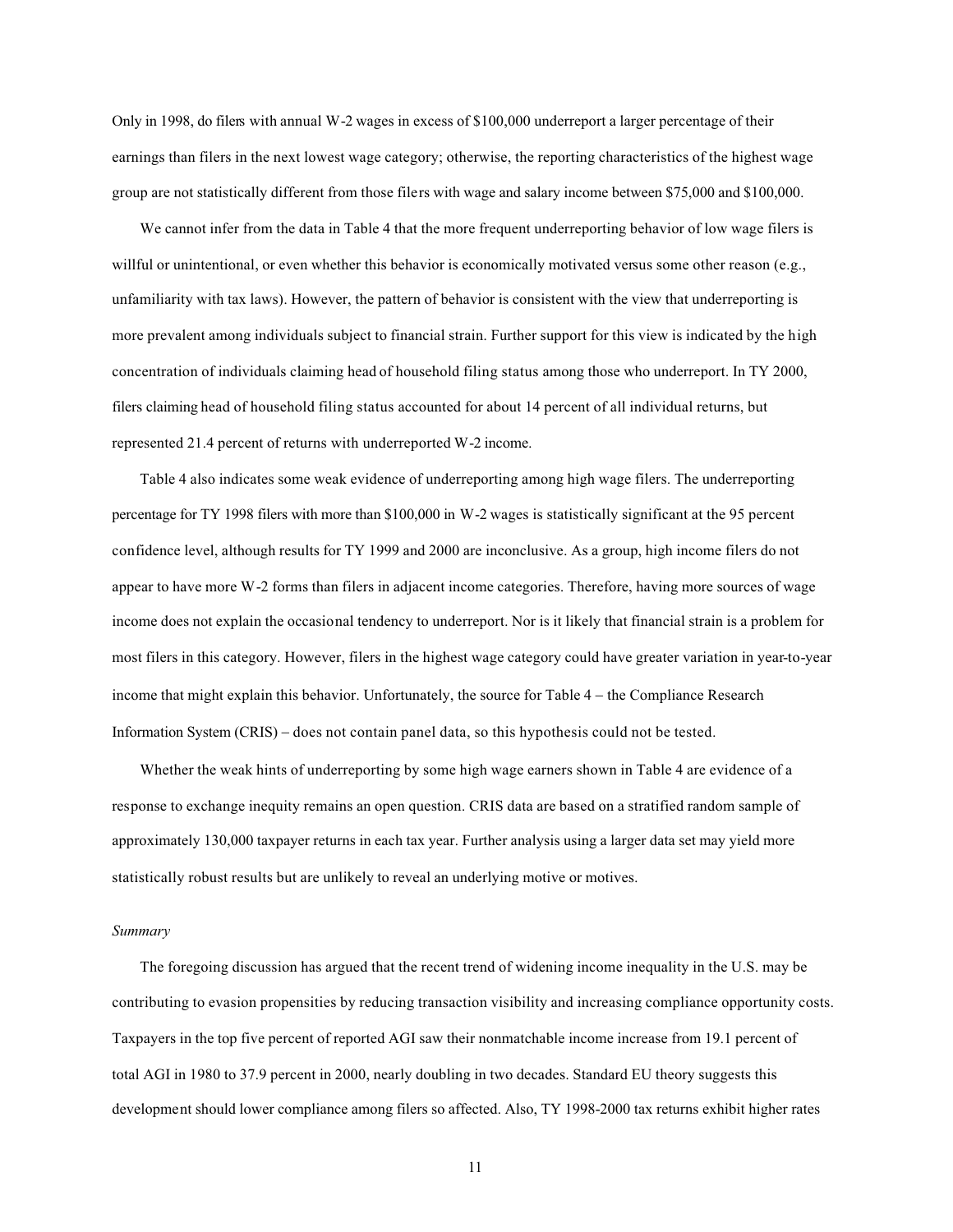of wage and salary underreporting among filers with less then \$30,000 in wage income. This empirical evidence, while not conclusive, supports the hypothesis of higher misreporting among low-income individuals most likely to have high compliance opportunity costs.

#### DESCRIPTION OF DATA AND ANALYTICAL APPROACH<sup>7</sup>

Bloomquist (2003a) estimated a model to explain the variation in the underreporting rate for U.S. wage and salary income for the period 1947-1999. This paper updates those findings through TY 2000. The decision to limit the analysis to wage and salary income underreporting was made for several reasons. First, although TCMP audits find low noncompliance rates for wage and salary income (about one percent, similar in magnitude to the underreporting rates shown in Table 4), this category still accounted for a significant share of underreported income by filers (\$19.9 billion or 9.2 percent of net misreported income in 1988) (IRS, 1996). When nonfilers are added, the underreporting rate increases to about four percent of total wages and salaries (see column D of Table A-1).

Second, wage and salary income is the single most frequently reported category of income on tax returns. Over 85 percent of all individual tax returns in 2000 reported at least some wage and salary income (Campbell and Parisi, 2002).

Third, using wage and salary income rather than total AGI simplifies and reduces the number of required predictor variables. Rhoades (1999) recently proposed an extension of the standard EU model that allows detection probability to vary depending on each taxpayer's mix of income (i.e., matchable and nonmatchable). However, since wage income has been subject to information reporting (and withholding) for the entire period of study, the variable for detection probability may be defined simply as the audit rate.<sup>8</sup> Also, research on the deterrence impact of penalties has found little significance between the size of penalties and compliance (Roth, Scholz, and Witte, 1989). Those studies that have included a penalty predictor use assessed penalties (Crane and Nourzad, 1986; Engel and Hines, 1998). However, there is often little correspondence between the amount of penalties assessed and those actually collected.<sup>9</sup> Based on this reasoning, the decision was made to exclude penalty rates from the analysis.

The last, and perhaps most salient, issue is reliability of the evasion measure. While most experts believe that randomly audited tax returns provide the most reliable measure of tax noncompliance (Andreoni, Erard, and Feinstein, 1998), the small number of observations from past TCMP studies limits the use of these data for timeseries analysis. The U.S. Bureau of Economic Analysis (BEA) produces an alternative measure of misreported

 $<sup>7</sup>$  The material in this section closely follows the discussion in Bloomquist (2003a).</sup>

 $<sup>8</sup>$  The rationale for this assumption is given in a later section.</sup>

<sup>&</sup>lt;sup>9</sup> This would be even more difficult to determine for wage and salary underreporting alone.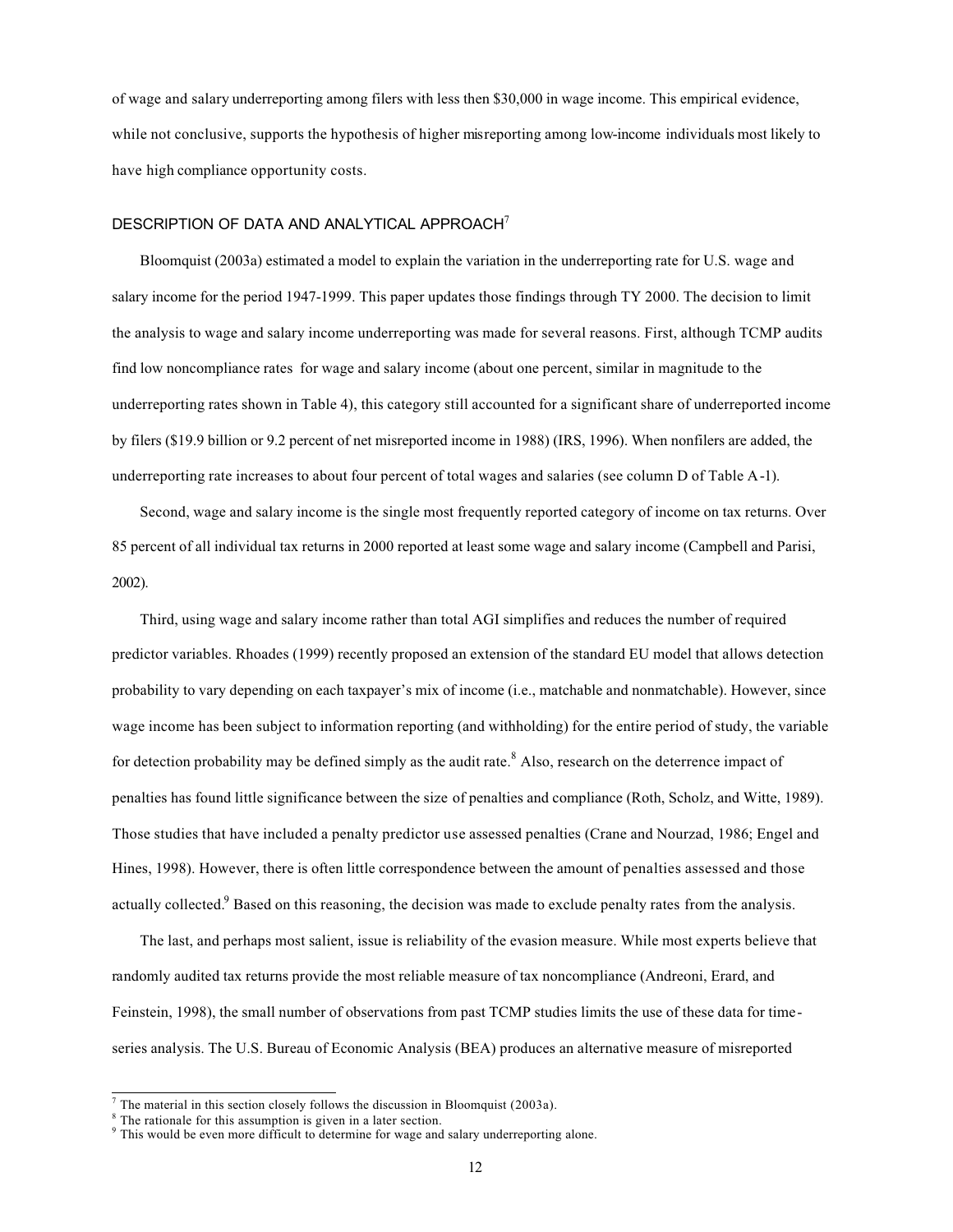income. This measure, known as the AGI gap, is defined as the difference between BEA's estimate of AGI and taxpayer-reported AGI (Parker, 1987).

Although the total AGI gap has been used as a compliance measure in previous empirical research (Crane and Nourzad, 1986; Engel and Hines, 1998), its reliability as a measure of tax evasion is questionable. This is because a significant share of the total AGI gap is due to nonfarm proprietors' income that relies on data from individual tax returns.<sup>10</sup> In contrast, the wage and salary component of the AGI gap (henceforth called the "wage gap") uses data reported by employers to the U.S. Bureau of Labor Statistics.

The wage gap is not an estimate of underreported wage and salary income, as it includes income earned by lowincome individuals who are not required to file tax returns. This is because these so-called "legitimate nonfilers" are covered by BEA's personal income estimates, but not necessarily by IRS' AGI totals that include only incomes reported on tax returns that are filed.<sup>11</sup> The wage gap also reflects errors and omissions in the estimates of reconciliation items and the net effects of errors in BEA's personal income and IRS' AGI estimates. Despite these differences, however, the wage gap can provide an independent estimate of underreporting if adjusted for the variation due to low-income legitimate nonfilers. Adjustment of the wage gap is discussed in the following section.

#### *Description of the Data*

**BEA Wage Gap**: The relative wage gap is the dependent variable in this study. The latest published estimates of the wage gap (Park, 2002) cover the period from 1959 to 2000. Upon written request, BEA will provide data beginning in 1947. Figure 2 displays the BEA wage gap in nominal dollars (line) and as a percent of BEA -adjusted wages (bar) for the period 1947 to 2000. From the late 1940s to the early 1950s, the relative wage gap decreased from about three percent of wages to one percent by 1982. In subsequent years, the relative wage gap ascended rapidly reaching an all-time high of nearly six percent in 1999. In 2000, the nominal wage gap was estimated to be \$257.1 billion.

As previously mentioned, the wage gap is not an accurate measure of underreporting since BEA includes income from low-wage earners who are exempt from filing a tax return. In order to account for the presence of these legitimate nonfilers, the reported wage gap was adjusted using audit data for a sample of nonfilers from the 1988 TCMP study (Erard and Ho, 2001). The resulting "modified" wage gap is used in the remainder of this study. The methodology used to derive the modified wage gap is described in the Appendix.

<sup>&</sup>lt;sup>10</sup> In 2000, approximately 52 percent of the AGI gap was due to nonfarm proprietors' income.

<sup>&</sup>lt;sup>11</sup> Some low-income individuals who are not required to file returns nevertheless file to claim refunds or the Earned Income Tax Credit (EITC). The incomes reported by these individuals are included in IRS' AGI totals.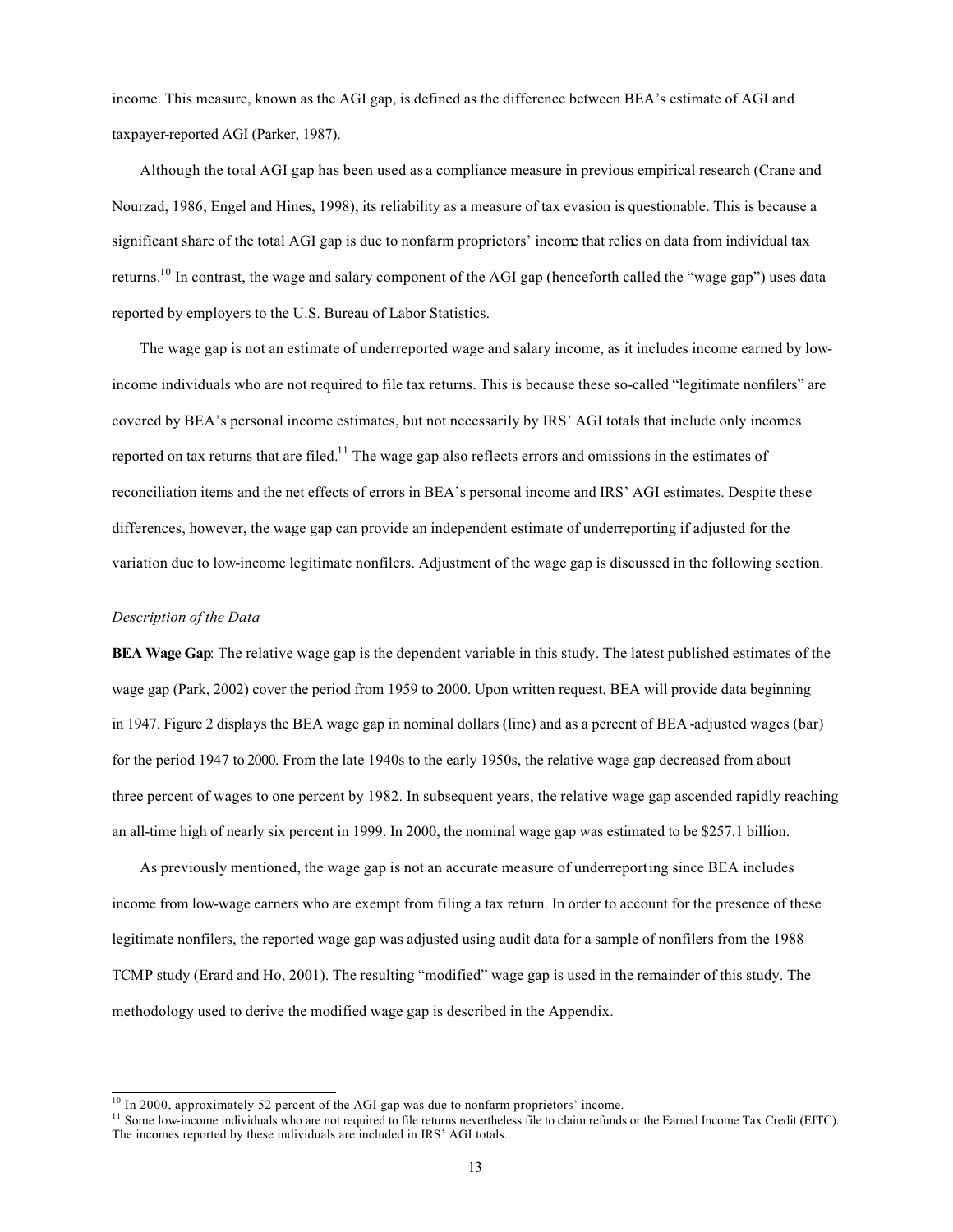

Source: Park (2002) and personal correspondence with Thae Park for data prior to 1959.

**Average Marginal Tax Rate:** Theoretical studies indicate that tax rates have an ambiguous effect on compliance, depending upon taxpayer attitudes toward risk, the structure of the penalty function, and other criteria (Andreoni, Erard, and Feinstein, 1998; Yitzaki, 1974). The results of empirical research are equally mixed. Clotfelter (1983) finds a positive correlation between marginal tax rates and evasion using 1979 TCMP data. Feinstein (1991), using pooled 1979 and 1982 TCMP data reports the opposite relationship.

The tax rate used in this study is a weighted average marginal tax rate on ordinary income (excluding Social Security and Medicare).<sup>12</sup> The weights represent the share of total family income received by each quintile and the top five percent of families as reported by the U.S. Census Bureau. Historical average marginal tax rates range from a minimum of 21.3 percent in 1965 to a maximum of 36.1 percent in 1981. During the 1970s and early 1980s taxpayers experienced the phenomenon known as "bracket creep" as inflation pushed them into higher tax brackets although their real income may not have increased. For example, the average marginal income tax rate for the period 1947 to 1966 was 24.9 percent compared to 30.0 percent from 1967 to 1986. Bracket creep was eliminated with the passage of TRA 1986, which adjusted income tax brackets for inflation. From 1987 to 2000, the average marginal tax rate was 25.8 percent.

The data indicate a significant negative correlation between the average marginal tax rate and modified wage gap  $(r = -0.536)$  during the period from 1947 to 2000. In the years since 1987, the average marginal tax rate has

<sup>&</sup>lt;sup>12</sup> This analysis excludes payroll taxes since, for most wage earners, these taxes are withheld by the employer and are not reported on the individual's tax return.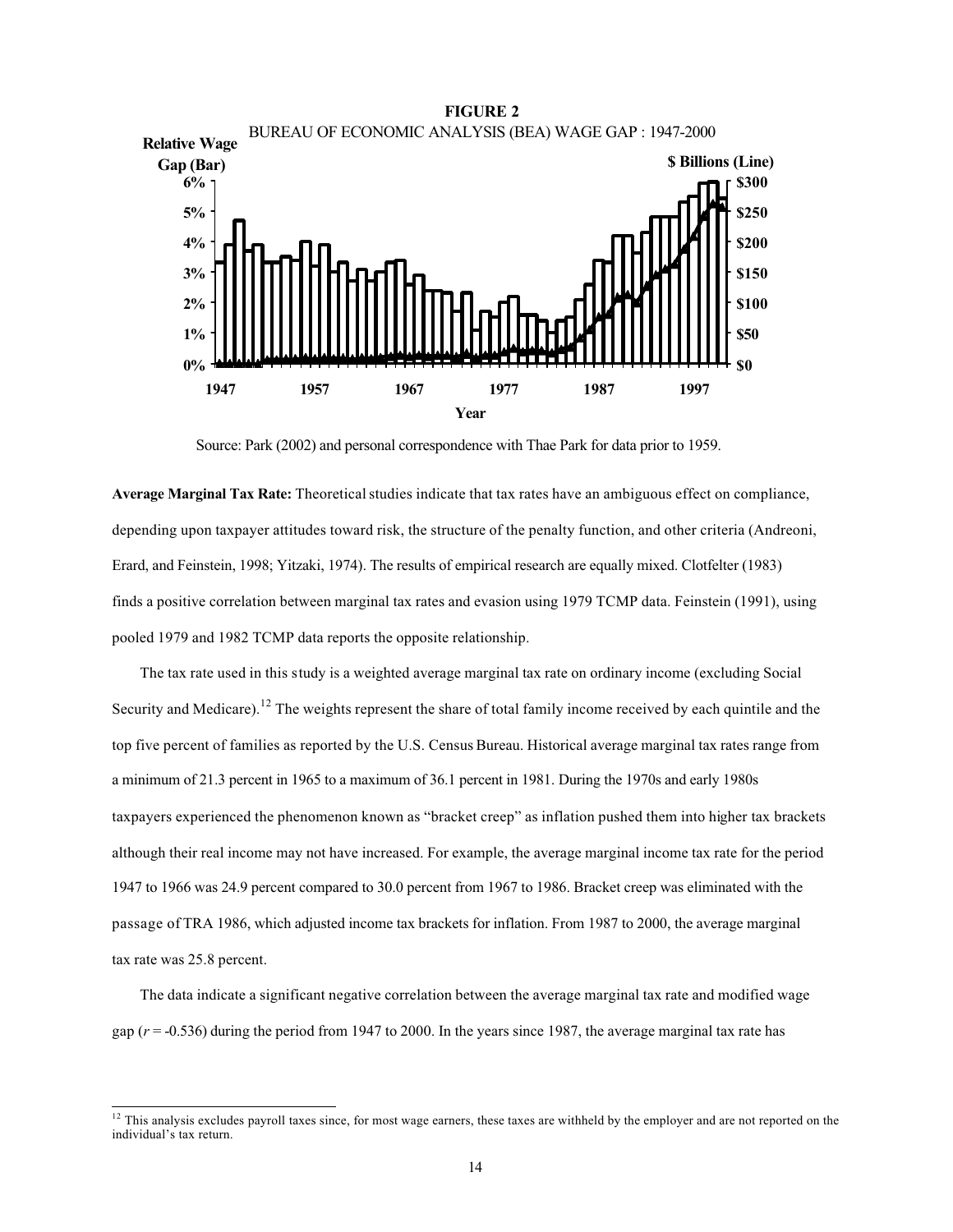remained relatively stable with only slight variation, mainly due to shifts in the distribution of income while the wage gap has continued to climb.

The negative correlation between the tax rate and underreporting of wage income may seem counterintuitive at first glance. However, higher marginal rates increase the amount withheld from paychecks. This may cause fewer taxpayers to be in a balance due status at the end of the year and, therefore, less reluctant to report their true total income. This would occur if the rate of withholding rises faster than the effective tax rate (ETR). There is some evidence that this took place. The average ETR increased from 9.5 percent for the period 1950-66 to 9.9 percent for the period 1967-86 (IRS, 2001, Table 8, p. 282). In contrast, the average marginal tax rate rose from 24.9 percent to 30.0 percent during the same period or an increase five times greater than the increase in the ETR. Therefore, taxpayer withholding of wages appears to have increased faster than the effective tax burden during this period.

The hypothesized enhanced compliance resulting from a change in balance due status has been explained in terms of prospect theory (Kahneman and Tversky, 1979). Taxpayers perceive a balance due as a loss, and become more willing to take a "risky" position when reporting income and deductions. Several studies have noted evidence of a positive correlation between balance due status and reporting noncompliance (Christian, 1994; Chang and Schultz, 1990). As an additional check, the correlation coefficient between the average marginal tax rate and percent of returns with a balance due for the period 1947 to 1986 is –0.499 and significant at the one percent level. This may at least partly explain the negative correlation between tax rates and the relative wage gap, especially in the period before 1987. Consistent with theoretical studies, however, the expected sign for the tax rate variable is assumed indeterminate.

**Wage and Salary Income:** The income variable used in this analysis is real median wage and salary income. This variable is a weighted average of median wage and salary income for male and female workers reported in the Census Bureau's March **Current Population Survey**. The correlation coefficient between the wage gap and median wage and salary income is -0.003 and is not statistically significant. However, the direction of the sign is consistent with earlier work indicating that increases in true income lead to less than proportionate increases in the level of underreporting (Crane and Nourzad, 1986). A negative sign on this variable is anticipated for the estimated model. **Probability of Detection:** Third-party reporting of income and withholding may influence evasion behavior by raising the taxpayer's perceived as much as the actual risk of detection. Taxpayers have little information by which to judge the efficacy of the tax authority's use of information documents. However, this uncertainty may work in the favor of IRS. According to Long and Swingen (1990), "If the taxpayer knows or even just thinks that the tax agency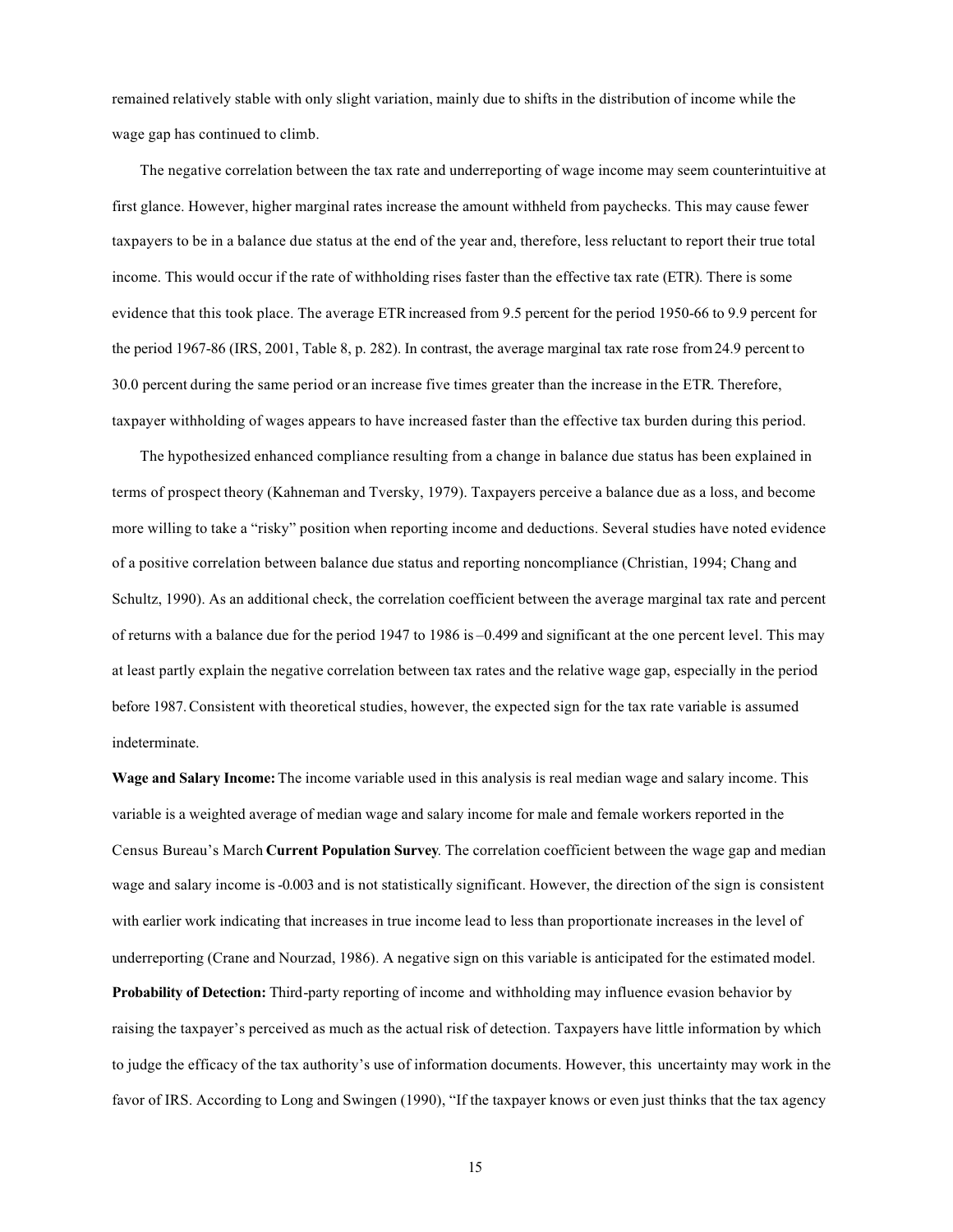already has the information, they are less likely to deliberately cheat." In the only detailed study to date on the impact of information document matching on reporting noncompliance, Plumley (1996) found that the IRS' computerized document matching program had no statistically measurable impact on compliance during the period 1982 to 1991, despite the fact that the number of information documents processed per return increased by nearly 60 percent (from five to eight) during this time period. Plumley concludes, "Taxpayers apparently assumed that the matching was already in place, judging from the earlier compliance statistics."

Following this earlier research, the present study assumes that the compliance effect of third-party reporting historically has resulted mainly from its presence, rather than from its effectiveness in identifying evasion.<sup>13</sup> Therefore, this study assumes that variations in the wage gap due to detection probability from 1947 to the present may be attributed to changes in the audit rate. For this study, an audit is defined as the so-called district or "face-toface" audit with adjustments as recommended by Engel and Hines (1998) for years before 1954. Although the IRS' definition of what constitutes an "audit" has changed over the years, the concept that receives the most media attention is the probability of the traditional "face-to-face" audit. Presumably, this is the information taxpayers have at hand when deciding whether to evade.

Researchers have noted the likely endogeneity of audit rates and evasion, especially in studies of evasion by individuals. Several alternative approaches have been proposed to address this issue (Plumley, 1996; Dubin, Graetz, and Wilde, 1990). However, at the national level the number of audits performed appears largely due to budgetary constraints rather than to the incidence of noncompliance. If this were not the case, there should have been a large jump in audits beginning in the early 1980s. The fact that this did not occur reinforces the notion that, at least with national level data, the issue of endogeneity may be ignored.

IRS publishes its audit rates on a fiscal year basis. This means that the published audit rate generally refers to the previous year's tax returns. In addition, audit rates lag a year in publication, meaning that taxpayers generally only know about audit coverage from two years ago. If taxpayers base their compliance decisions on the latest available information, then a two-year lag seems appropriate. This is the approach taken in this study. Over the study period, the audit rate<sub>t-2</sub> displays a negative correlation with the wage gap ( $r = -0.335$ ). A negative sign is expected for the regression coefficient.

**Top Decile Wage Share:** The inequality measure used for this study is the top decile wage share (pre-tax) from the study by Piketty and Saez (2001). Their measure is based on tax return data reported by U.S. taxpayers. The Pearson

<sup>&</sup>lt;sup>13</sup> This does not imply that computerized matching of information documents is not an effective enforcement tool. However, the ability of the IRS to fully exploit automated technology must be placed in context with the availability of human resources to work specific cases.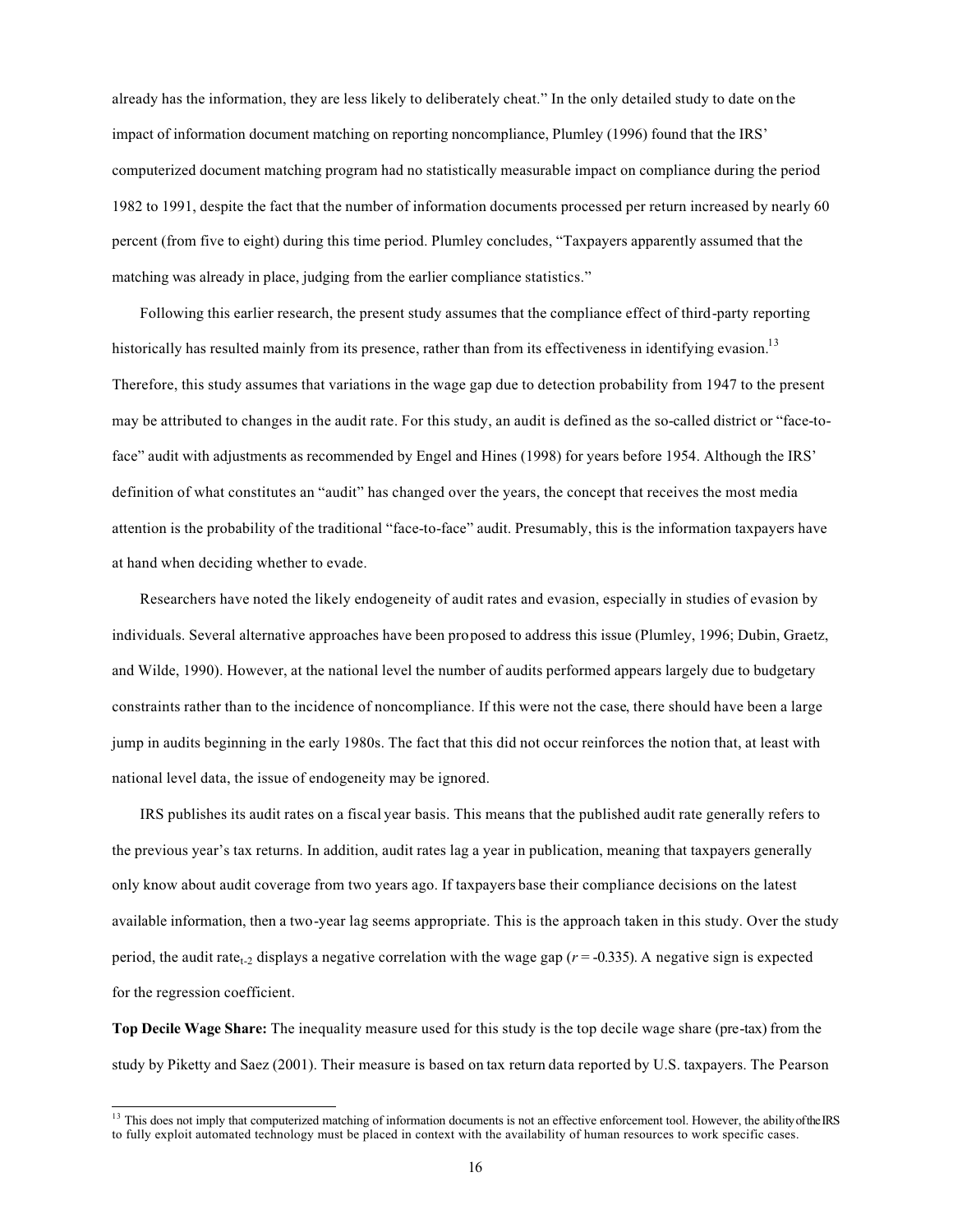correlation coefficient between this variable and the modified wage gap is 0.493. A positive sign is expected on the regression coefficient for the inequality measure.

There is no single explanation for the rise in U.S. wage inequality over the past two decades, although Burtless (1999) attributes much of this increase to changing household composition such as the shift from two-parent to single-parent families and a higher correlation of husband and wife earnings. Piketty and Saez (2001) suggest changing social norms regarding the acceptability of very high pay could explain most of the remaining increase in the share of wage and salary income going to the top ten percent of earners.

**Unemployment Rate:** Finally, the unemployment rate is included as a predictor variable to account for variation in the modified wage gap not due to evasion. Although the modified wage gap is adjusted to account for the unreported income of legitimate nonfilers, the lack of annual data on nonfilers suggests the modified wage gap may not be sensitive to year-to-year changes in employment levels. Adding the unemployment rate as an independent variable allows us to pick up this source of variation.

The modified wage gap is negatively correlated with the unemployment rate  $(r = -0.446)$ . Thus, the evasion rate appears to rise when the unemployment rate is falling. This likely occurs as more low-income earners enter the workforce when the economy improves. Many of these employees are temporary, part-time, or seasonal workers who hold jobs created to meet the surge in demand. Others are full-time workers hired at entry-level positions. Since many of those who hold these jobs earn less the minimum amount needed to file a tax return, their appearance in the labor market likely pulls the wage gap upward. For this reason, a negative sign is anticipated for unemployment rate.

#### *Estimated Model*

The estimated regression model is:

$$
[4] \ WG_t = \beta_0 + \beta_1 AUDIT_{t-2} + \beta_2 MEDWAGE_t + \beta_3 TAXRATE_t + \beta_4 P90_t + \beta_5 UR_t + \varepsilon_t
$$

The dependent variable is the modified wage gap (*WGt*). The predictor variables are the audit rate with a two-year lag (*AUDITt-2*), inflation-adjusted median wage and salary income in thousands of year 2000 dollars (*MEDWAGEt*), the average marginal tax rate (*TAXRATE<sub>t</sub>*), top decile wage share ( $P90<sub>t</sub>$ ) and the unemployment rate ( $UR<sub>t</sub>$ ). Because the dependent variable is the relative modified wage gap, this model provides only a partial view of the hypothesized role of inequality on evasion. Specifically, since the wage gap is based almost exclusively on matchable income (with some exceptions, such as tip income), the top decile wage share only accounts for variation in the dependent variable due to changing opportunity costs of compliance.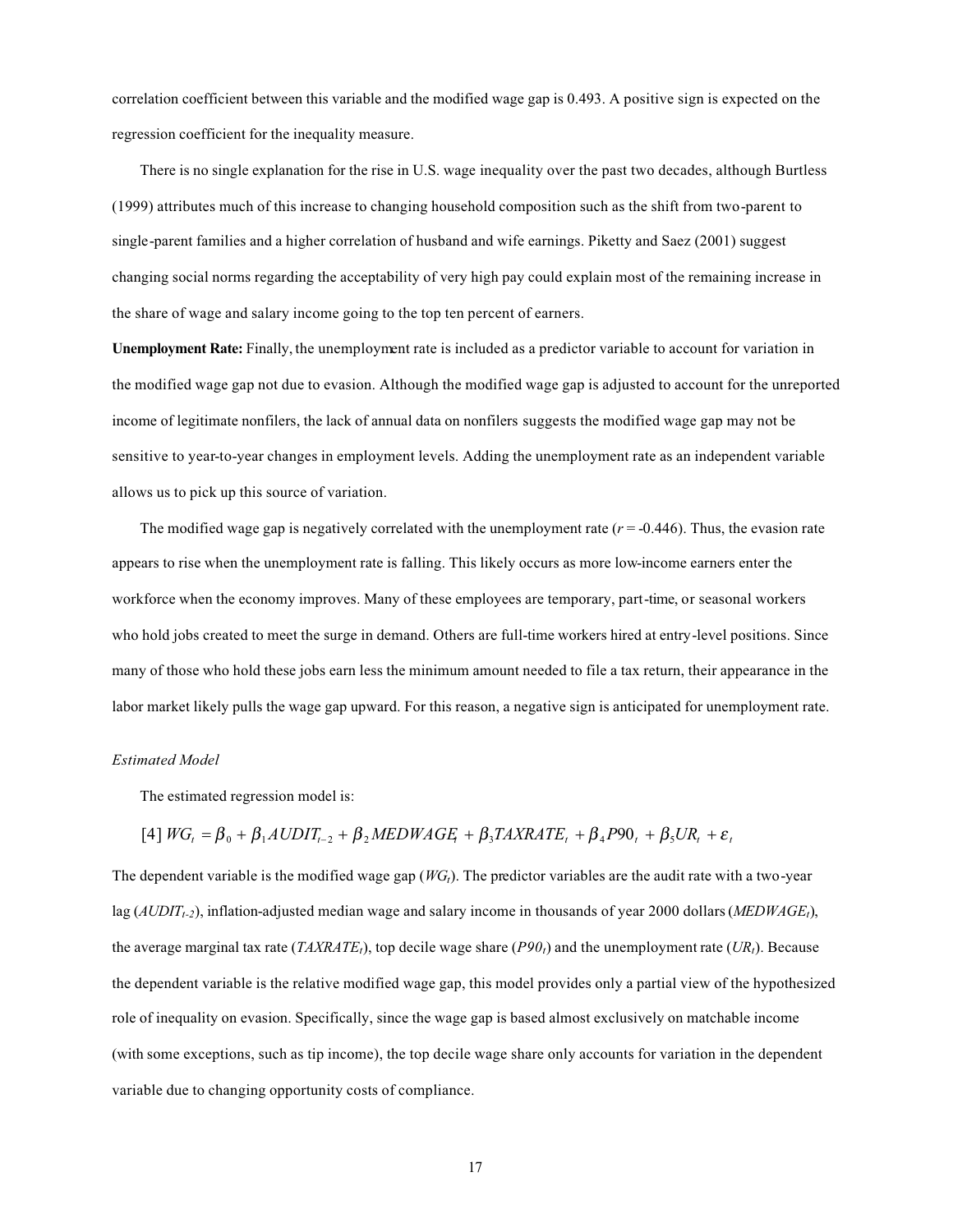Equation 4 was estimated using the maximum likelihood method with correction for first-order and secondorder serial correlation. The regression output is shown in Table 5. The variables  $UR_t$  and  $P90_t$  have the expected signs and are statistically significant with a probability of 0.1 or less. All other variables have the exp ected signs but are not statistically significant. The Durbin-Watson statistic indicates the estimated model has been corrected for the presence of serial autocorrelation.

Based on the estimated coefficients, a decline of one point in the top decile wage share would reduce the wage gap by 0.16 percentage points. This finding suggests that reducing the level of income inequality may lower tax evasion by reducing both the opportunity and motive to evade. However, proposals aimed at reducing inequality that are seen as coercive may be resisted politically as compared to measures emphasizing voluntary participation. Instead, political leaders, as they have at least since the time of Solon, may opt to deal with unpopular measures like income redistribution only after the emergence of a crisis that has left no alternative course of action.<sup>14</sup>

|                              | <b>TABLE 5</b>            |         |               |
|------------------------------|---------------------------|---------|---------------|
|                              | <b>ESTIMATION RESULTS</b> |         |               |
| <b>Explanatory Variables</b> | Coefficient               | t Ratio | Approx. Prob. |
| Intercept                    | 1.335                     | 0.58    | 0.564         |
| $UR_{t}$                     | $-0.075$                  | $-1.77$ | 0.084         |
| TAXRATE.                     | $-0.033$                  | $-1.55$ | 0.128         |
| P90 <sub>t</sub>             | 0.156                     | 1.97    | 0.055         |
| $AUDIT_{t-2}$                | $-0.051$                  | $-0.49$ | 0.625         |
| MEDWAGE,                     | $-0.076$                  | $-1.47$ | 0.148         |
| $\frac{2}{1}$                | 0.379                     | 2.91    | 0.006         |
| $\frac{2}{1}$                | 0.528                     | 3.90    | 0.000         |
| Adjusted R-Square            | 0.862                     |         |               |
| Durbin-Watson                | 1.84                      |         |               |
| N                            | 52                        |         |               |

Figure 3 displays a plot of the actual versus predicted wage gap using the estimated regression coefficients.

<sup>&</sup>lt;sup>14</sup> Durant and Durant (1968) give the following account, originally from Plutarch, of the Greek tyrant Solon who was elected supreme archon of Athens in 594 B.C. during a time when the disparity in wealth between the rich and poor had reached a crisis level. "Solon…a businessman of aristocratic lineage…devalued the currency, reduced all personal debt, ended imprisonment for debt, forgave some taxes and mortgage interest, established a progressive income tax that taxed the rich at a rate 12 times the poor, and paid education expenses for the sons of those who died defending Athens in time of war. The rich protested that his measures were outright confiscation; the radicals complained that he had not gone far enough in redistributing the land; but within a generation almost all agreed that his reforms had saved Athens from revolution."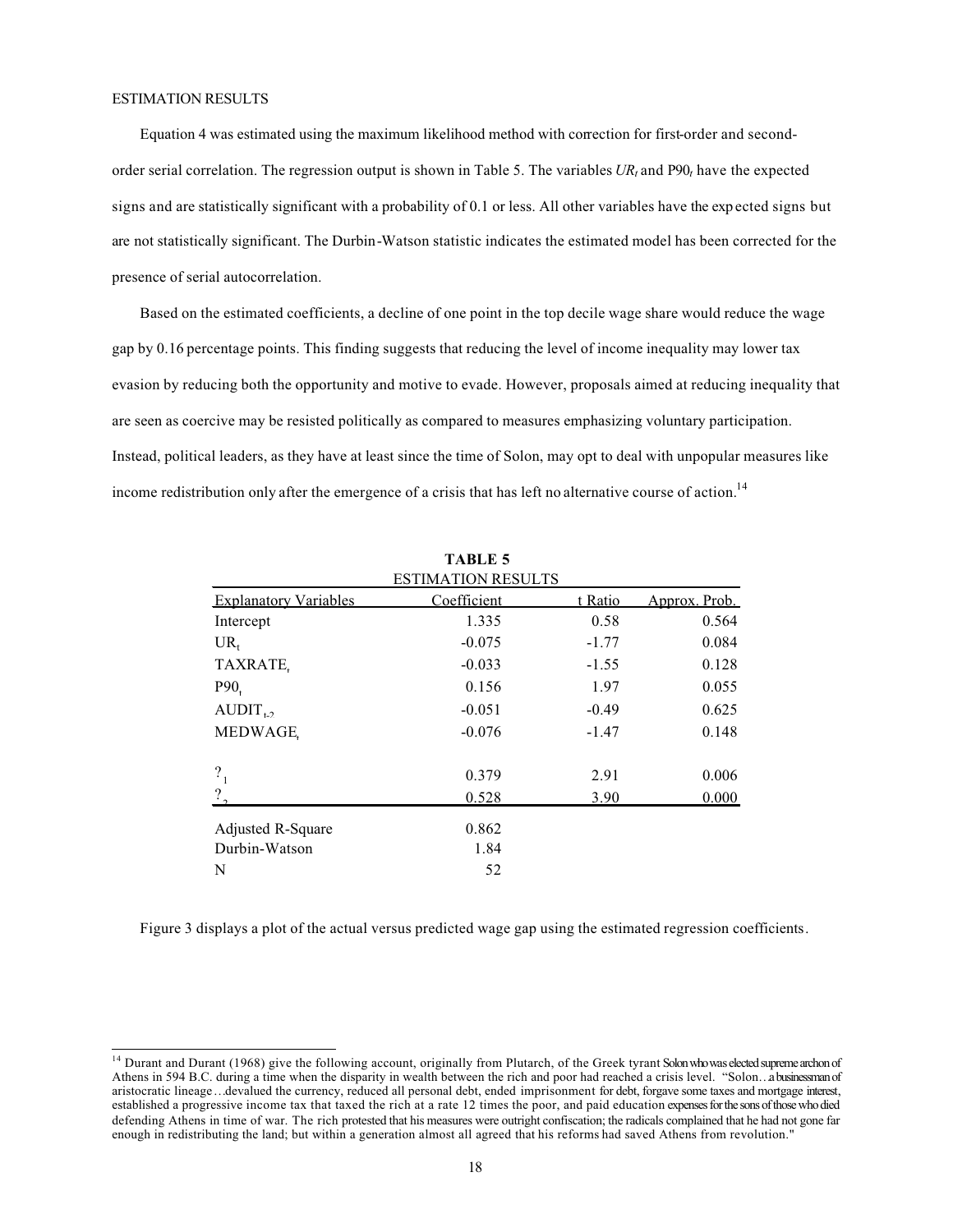**FIGURE 3** PLOT OF ACTUAL AND PREDICTED WAGE GAP: 1947-2000



## SUMMARY AND IMPLICATIONS FOR TAX ADMINISTRATION

*"Thus it is manifest that the best political community is formed by citizens of the middle class, and that those states are likely to be well-administered in which the middle class is large…for when there is no middle class troubles arise, and the state soon comes to an end."* −Aristotle, *Politics*

Previous research on the relationship between income inequality and taxation has focused primarily on how changes in tax system progressivity may have contributed to the documented trend of rising U.S. inequality. This paper has argued instead that the arrow of causality may be in the reverse direction; that widening pre-tax income inequality contributes to the propensity to evade by lowering the probability of detection and increasing compliance opportunity costs. The former effect occurs as widening inequality reduces the share of employment-based (i.e., matchable) income and increases the share of investment-based (i.e., non-matchable) income. Compliance opportunity costs result from the growing numbers of former middle-class taxpayers who experience financial strain as well as, perhaps; wealthy taxpayers who perceive a growing gap in exchange equity between their rising tax burdens and public sector benefits. This paper describes a test of the compliance opportunity cost hypothesis of income tax evasion.

Empirical results show a statistically significant relationship between a measure of pre-tax income inequality (top decile wage share) and U.S. wage and salary reporting noncompliance for the period 1947 to 2000. This finding suggests that a continuation of the global trend of widening economic disparity (Smeeding, 2002) will make the job of tax enforcement a more challenging one in the years to come. Tax administrators should seek ways to increase the visibility of transactions by extending third party reporting of income where possible. Taxpayer audits should be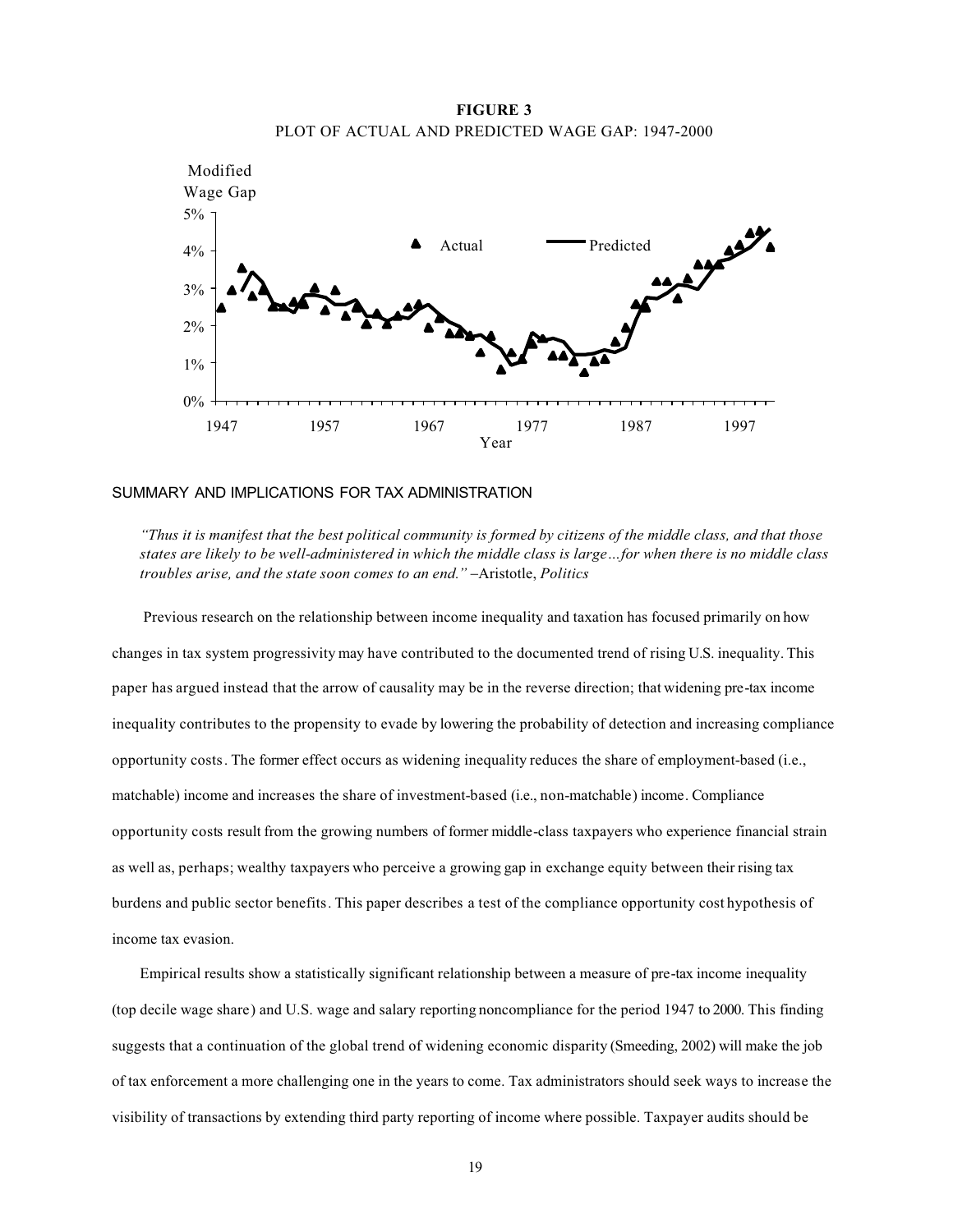directed primarily at income sources not covered by third-party reporting, such as business and investment income. Enhanced customer service and a simplified tax code should make it easier for many taxpayers to comply.

On the other hand, tax compliance programs that negatively impact taxpayers' financial status may have the unintended consequence of increasing, rather than reducing, evasion. For example, if the adoption of a single flat rate tax system shifts more of the total tax burden onto low-income households, evasion by this group of taxpayers may increase. Alternatively, relying on the wealthy to pay for an ever-increasing share of public goods and services may bring about a situation where "Atlas shrugs" − the phrase Slemrod (2000) uses to characterize high income earners' possible response to higher tax rates. If the finding reported here is an indication, then further polarization of the nation's income distribution could act to undermine current and future tax enforcement efforts.

# **Acknowledgments**

The author expresses thanks to Dr. Chih-Chin Ho for his assistance in deriving the modified wage gap and comments from two anonymous reviewers on an earlier version of this paper. The views expressed here are those of the author and should not be interpreted as those of the U.S. Internal Revenue Service.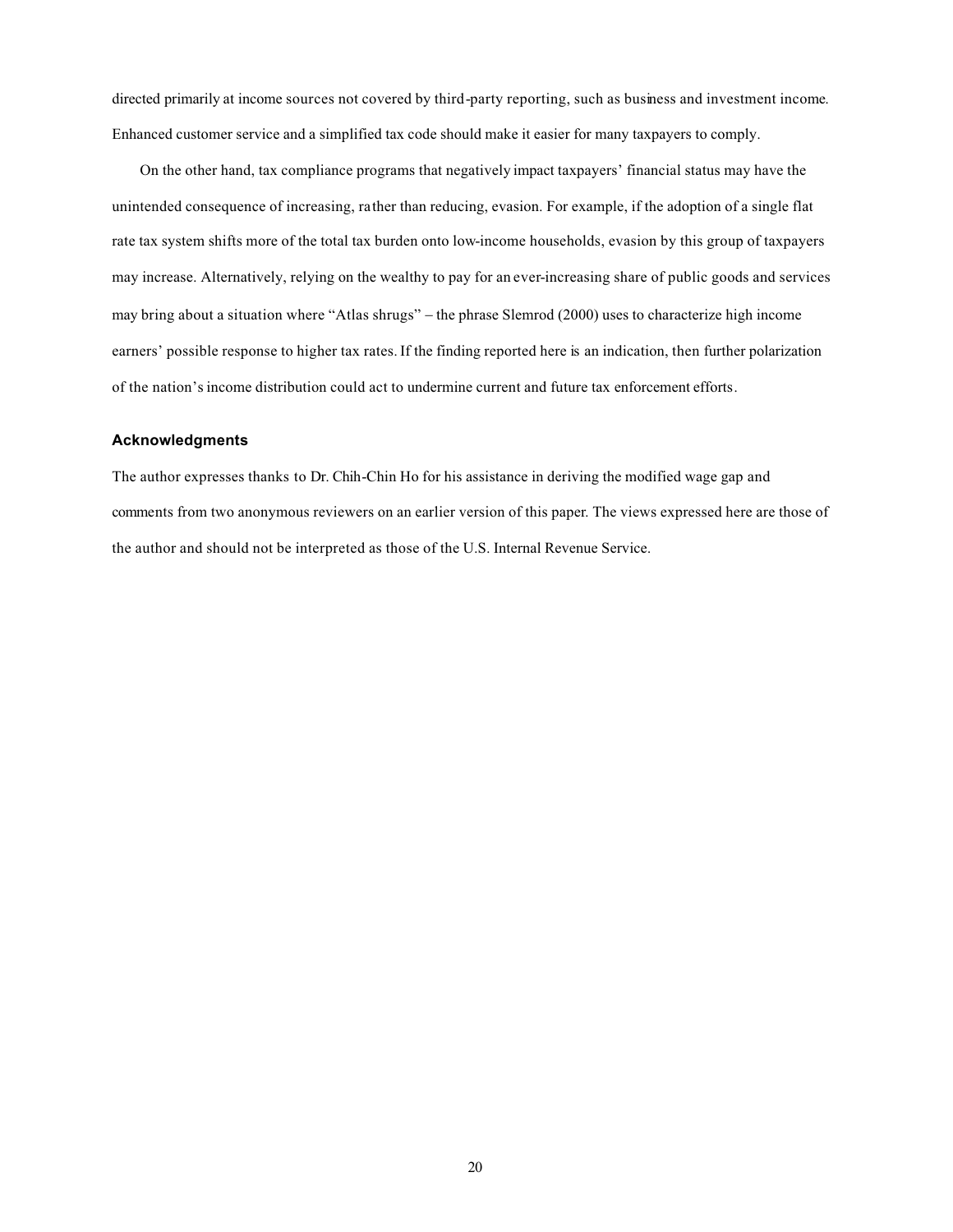# **REFERENCES**

Allingham, Michael G., and Agnar Sandmo. "Income Tax Evasion: A Theoretical Analysis." *Journal of Public Economics* 1 (November, 1972): 323-38.

Alm, James, Roy Bahl, and Matthew N. Murray. "Tax Structure and Tax Compliance." *The Review of Economics and Statistics* 72 No. 4 (November, 1990): 603-613.

Andreoni, James. "IRS as Loan Shark: Tax Compliance with Borrowing Constraints" *Journal of Public Economics* 49 No. 1 (October 1992): 35-46.

Andreoni, James, Brian Erard and Jonathan Feinstein. "Tax Compliance," *Journal of Economic Literature* 36 (June 1998): 818-860.

Bishop, John A., Victor Chow, John P. Formby and Chih-Chin Ho. "The Redistributive Effects of Noncompliance and Tax Evasion in the U.S." In Taxation, Poverty and Income Distribution, edited by John Creedy. Aldershot, England: Edward Elgar Publishing Company, 1994.

Bloomquist, Kim M.

"U.S. Income Inequality and Tax Evasion: A Synthesis," *Tax Notes International* 31 No. 4 (July 28) 2003a:347-367.

Bloomquist, Kim M.

"Trends as Changes in Variance: The Case of Tax Noncompliance," Paper presented at the IRS Research Conference, June 2003b. Online copy available at http://www.irs.gov/pub/irs-soi/bloomquist.pdf.

Campbell, David and Michael Parisi.

"Individual Income Tax Returns, 2000", SOI Bulletin, (Fall 2002): 7-44.

Carroll, John S.

"A Cognitive-Process Analysis of Taxpayer Compliance." In *Taxpayer Compliance, Vol. 2: Social Science Perspectives*, edited by Jeffrey A. Roth, John T. Scholz, and Ann Dryden Witte. Philadelphia: University of Pennsylvania Press, 1989.

Chang, Otto H., and Joseph J. Schultz. "The Income Tax Withholding Phenomenon: Evidence From TCMP Data," *The Journal of the American Taxation Association* 12 No. 1 (Fall 1990): 88-93.

Christian, Charles W.

"Voluntary Compliance With The Individual Income Tax: Results From the 1988 TCMP Study," *The IRS Research Bulletin*, IRS Publication 1500 (Rev.9-94), (1993/1994): 35-42.

Citrin, Jack.

"Do People Want Something for Nothing: Public Opinion on Taxes and Government Spending," *National Tax Journal* 32 No. 2 (Supplement 1979): 113-129.

Clotfelter, Charles T.

"Tax Evasion and Tax Rates: An Analysis of Individual Returns," *The Review of Economics and Statistics* 65 No. 3 (August 1983): 363-373.

Cox, Dennis.

"Raising Revenue in the Underground Economy," *National Tax Journal* 37 No. 3 (1984):283-288.

Crane, Steven E. and Nourzad, Farrokh.

"Inflation and Tax Evasion: An Empirical Analysis," *The Review of Economics and Statistics* 68 No. 2 (May 1986): 217-223.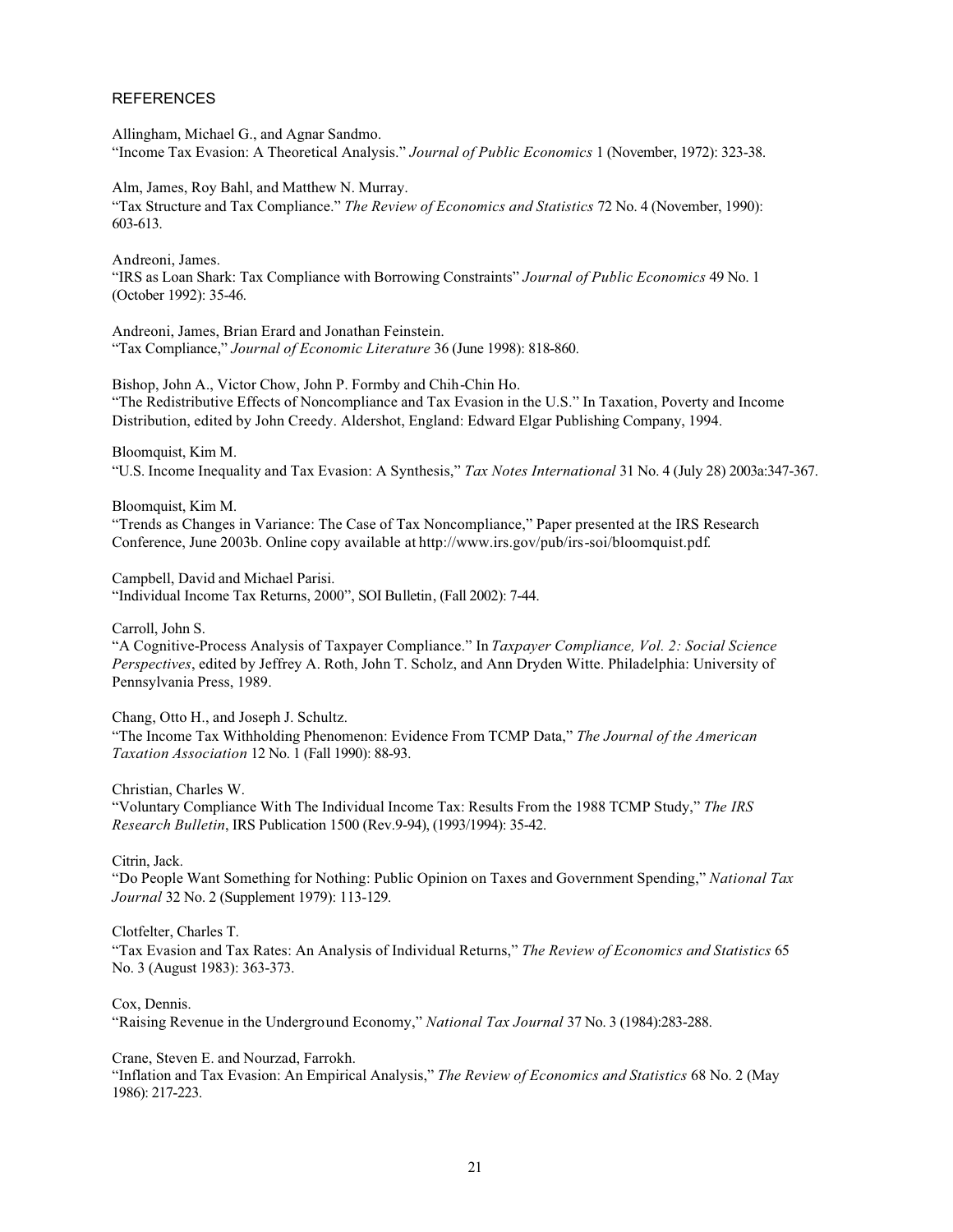Dubin, Jeffrey A., Graetz, Michael J. and Wilde, Louis L.

"The Effect of Audit Rates on the Federal Individual Income Tax, 1977-1986", *National Tax Journal* 43 No. 4 (1990): 395-409.

Durant, Will and Ariel Durant.

*The Lessons of History,* NewYork, New York, Simon and Schuster, 1968.

Elffers, Henk.

*Income Tax Evasion: Theory and Measurement*, Erasmus University Rotterdam, Kluwer, 1991.

Engel, Eduardo M.R.A., and James R. Hines Jr.

*Understanding Tax Evasion Dynamics*, Publication No. 98-22, Office of Tax Policy Research, University of Michigan, 1998.

Erard, Brian, and Chih-Chin Ho.

"Searching for Ghosts: Who Are the Nonfilers and How Much Tax Do They Owe?" *Journal of Public Economics* 81 (2001): 25-50.

Ehrlich, I.

"Participation in Illegitimate Activities: A Theoretical and Empirical Investigation," *Journal of Political Economy* 81 No. 3 (1973): 521-565.

Falkinger, Josef. "Tax Evasion and Equity: A Theoretical Analysis," *Public Finance/Finances Publiques* 3 (1988): 388-395.

Fajnzylber, Pablo, Daniel Lederman, and Norman Loayza. "What causes violent crime?" *European Economic Review,* 46, No. 7 (2002): 1323-1357.

Feinstein, Jonathan S. "An Econometric Analysis of Income Tax Evasion and Its Detection," *Rand Journal of Economics* 22 No. 1 (1991): 14-35.

Fratanduono, Richard J.

"Trends in Voluntary Compliance of Taxpayers Filing Individual Tax Returns," *Trend Analysis and Related Statistics*, IRS Document 6011 (Rev. 3-86), (1986): 15-26.

Graetz, Michael J. *The U.S. Income Tax: What It Is, How It Got That Way, and Where We Go from Here.* New York, W.W. Norton, 1999.

Internal Revenue Service.

*Federal Tax Compliance Research: Individual Income Tax Gap Estimates for 1985, 1988, and 1992*, IRS Publication 1415 (Rev. 4-96), Washington, D.C., 1996.

Internal Revenue Service. *Statistics of Income Bulletin*, Spring 2001, Washington, D.C. 2001.

Kahneman, Daniel, and Amos Tversky.

"Prospect Theory: An Analysis of Decision Under Risk," Econometrica 47 No. 2 (1979): 263-291.

Klepper, Steven, and Daniel Nagin.

"The Criminal Deterrence Literature: Implications for Research on Taxpayer Compliance" In *Taxpayer Compliance, Vol. 2: Social Science Perspectives*, Jeffrey A. Roth, John T. Scholz, and Ann D. Witte (eds.), Philadelphia: University of Pennsylvania Press, 1989.

Lewis, Alan.

"An Empirical Assessment of Tax Mentality," Public Finance/Finances Publiques 34 No. 2 (1979): 245-257.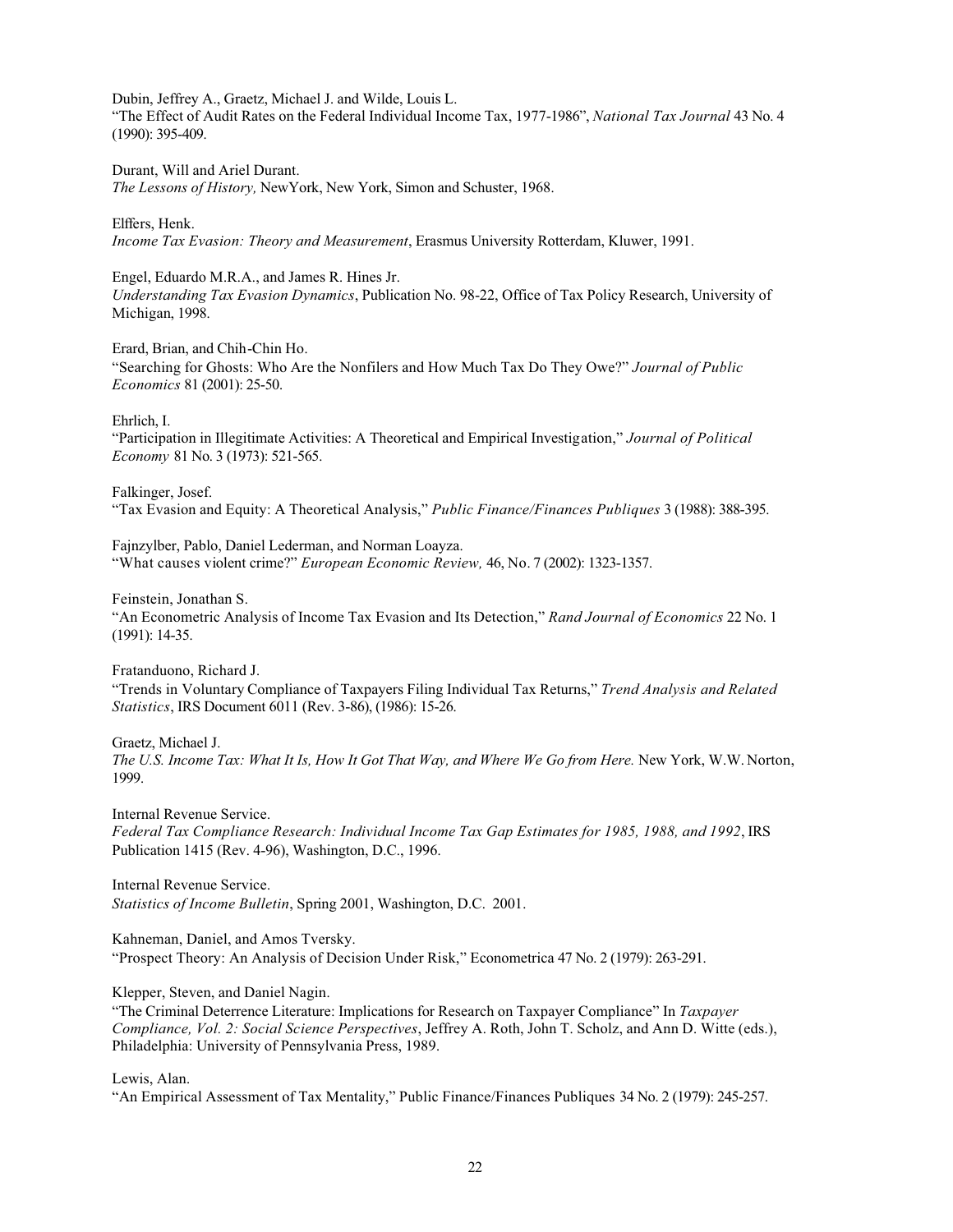Lewis, Alan. The Psychology of Taxation, Oxford: Martin Robertson, 1982.

# Long, Susan, and Judyth Swingen.

"Third Party Information Reporting and Compliance." In Research Conference Report, How Do We Affect Taxpayer Behavior?, Internal Revenue Service Document 7302 (3-91), Washington, D.C., 1990.

# Park, Thae S.

"Comparison of BEA Estimates of Personal Income and IRS Estimates of Adjusted Gross Income," *Survey of Current Business* (November 2002): 13-20.

# Parker, Robert, P.

"Improved Adjustments for Misreporting of Tax Return Information Used to Estimate the National Income and Product Accounts, 1977," *Survey of Current Business* (June 1984): 17-25.

# Piketty, Thomas and Emmanuel Saez.

"Income Inequality in the United Sates, 1913-1998," NBER Working Paper 8467, National Bureau of Economic Research, 2001. Data updated through 2000 downloadable from NBER web site (http://www.nber.org/data-appendix/w8467).

# Plumley, Alan H.

*The Determinants of Individual Income Tax Compliance: Estimating The Impacts of Tax Policy, Enforcement, and IRS Responsiveness*, Internal Revenue Service, Publication 1916 (Rev. 11-96), Washington, D.C., 1996.

Pommerehne, Werner W., Albert Hart, and Bruno S. Frey. "Tax Morale, Tax Evasion and the Choice of Policy Instruments in Different Political Systems," *Public Finance/Finances Publiques* 49 (Supplement): 52-69.

Rhoades, Shelley C.

"The Impact of Multiple Component Reporting on Tax Compliance and Audit Strategies," *The Accounting Review* 74 No. 1 (1999): 63-85.

Rice, Eric M.

"The Corporate Tax Gap: Evidence on Tax Compliance by Small Corporations." In *Why People Pay Taxes: Tax Compliance and Enforcement*, edited by Joel Slemrod. Ann Arbor: University of Michigan Press, 1992.

Roth, Jeffrey A., John T. Scholz, and Ann D. Witte (eds.) *Taxpayer Compliance, Vol. 1: An Agenda for Research*, Philadelphia, University of Pennsylvania Press, 1989.

Ryscavage, Paul.

"A Surge in Growing Income Inequality?", *Monthly Labor Review* (August 1995): 51-61.

Scholz, John T, and Mark Lubell.

"Adaptive political attitudes: Duty, Trust, and Fear as Monitors of Tax Policy", *American Journal of Political Science* 42 No. 3 (July 1998): 903-920.

Slemrod, Joel, (ed.) *Tax Progressivity and Income Inequality*, Cambridge, Cambridge University Press, 1996.

Slemrod, Joel, (ed.) *Does Atlas Shrug? The Economic Consequences of Taxing the Rich*, Cambridge, Harvard University Press, 2000.

Slemrod, Joel and Jon Bakija.

"Does Growing Inequality Reduce Tax Progressivity? Should it?," Publication No. 99-3, Office of Tax Policy Research, University of Michigan, 1999.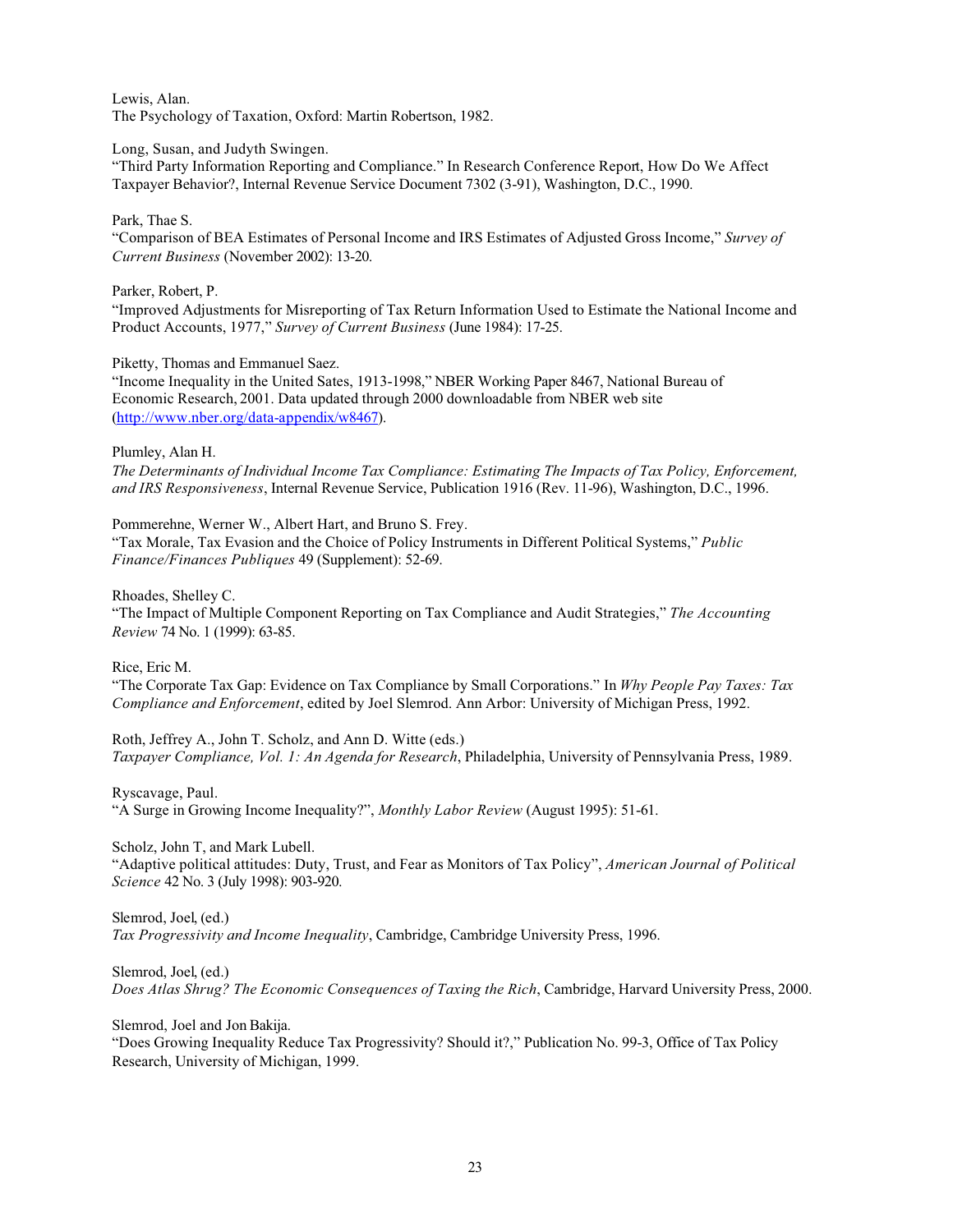Smeeding, Timothy M.

"Globalization, Inequality and the Rich Countries of the G-20: Evidence from the Luxembourg Income Study (LIS)," Paper presented at the G-20 Meeting, Globalization, Living Standards and Inequality: Recent Progress and Continuing Challenges, Sydney Australia, May 26-29, 2002.

Warneryd, K., and B. Walerud.

"Taxes and Economic Behavior: Some Interview Data on Tax Evasion in Sweden," *Journal of Economic Psychology* 2, (1982): 187-211.

Witte, A. D., and D.F. Woodbury.

"The Effect of Tax Laws and Tax Administration on Tax Compliance: The Case of the U.S. Individual Income Tax," *National Tax Journal* 38 No. 1 (1985): 1-14.

Yitzaki, Shlomo.

"A Note on Income Tax Evasion: A Theoretical Analysis", *Journal of Public Economics* 3 No. 2 (1974): 201-202.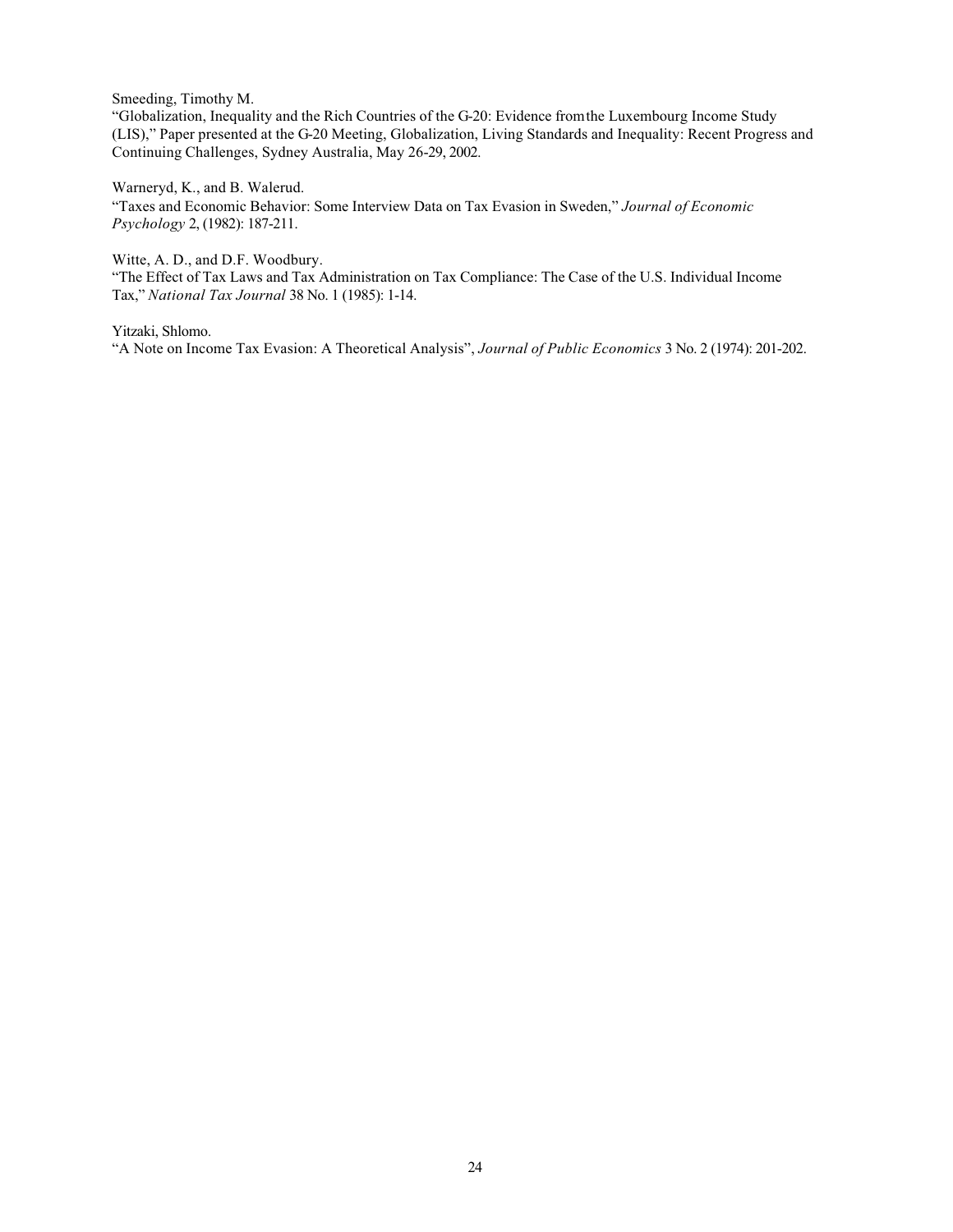# $APPENDIX<sup>15</sup>$

One can think of the BEA's reported wage gap as being comprised of three components: 1) underreporting by filers, 2) unreported income by persons with a legal obligation to file and 3) unreported income by legitimate nonfilers (i.e., persons with income below the legal filing threshold). In the 1988 TCMP, filer underreporting was estimated at \$19.9 billion. Data from a special survey of nonfilers conducted as part of the 1988 TCMP survey allows us to estimate second component of the wage gap. The third component we will estimate as a residual.

To determine the amount of nonfiler wage and salary income in 1988 we rely on data reported in Erard and Ho (2001). Using audit data from 3,549 secured delinquent returns of nonfilers, the authors estimate that an additional 7.9 million individual tax returns should have been filed in 1988. The mean total income (before adjustments and credits) on these returns was \$12,448 (\$1988). Wages and salaries accounted for 69.9 percent of total nonfiler income. Of the 7.9 million estimated nonfilers, only 41 percent had some taxes withheld (less than one half the 87 percent withholding rate for filers). Using this information, we estimate nonfiler unreported wage and salary income in 1988 as: 7.9 million nonfilers \* \$12,448 \* 0.699 \* 0.59 = \$40.6 billion

The \$40.6 billion figure does not include the wages of nonfilers with an obligation to file and some withholding. However, given the considerable uncertainties involved in deriving the various IRS and BEA "gap" measures, a more conservative estimate seems appropriate. We now derive a modified wage gap for 1988 as the sum of underreported wage and salary income for filers (\$19.9 billion) and nonfilers (\$40.6 billion), for a total of \$60.5 billion. This amount represents 75.6 percent of the 1988 reported wage gap of \$80.0 billion. Therefore, we estimate legitimate nonfilers accounted for \$19.5 billion, or 24.4 percent, of the reported wage gap in 1988.

Since we only have nonfiler data for one year, we cannot repeat this procedure for the remaining 53 years of data in our time-series. However, we can adjust the reported wage gap for other years using the 1988 modified wage gap to reported wage gap ratio of 0.756. The results are shown in columns C and D of Table A-1. Table A-1 also compares historical TCMP estimates of filer underreporting (column F of Table A-1) to corresponding data estimated using the modified wage gap (column G). The entries in column G are calculated for TCMP years by multiplying the modified wage gap by the ratio of 1988 filer underreporting divided by the 1988 modified wage gap  $$619.9$  billion / \$60.5 billion = 0.329). The mean absolute percentage error, or MAPE, for all eight years is 20.0 percent and drops to 11.8 percent when the values for 1969 and 1988 are excluded.

<sup>&</sup>lt;sup>15</sup> This appendix is from Bloomquist (2003a) with data added in Table A-1 for TY 2000.